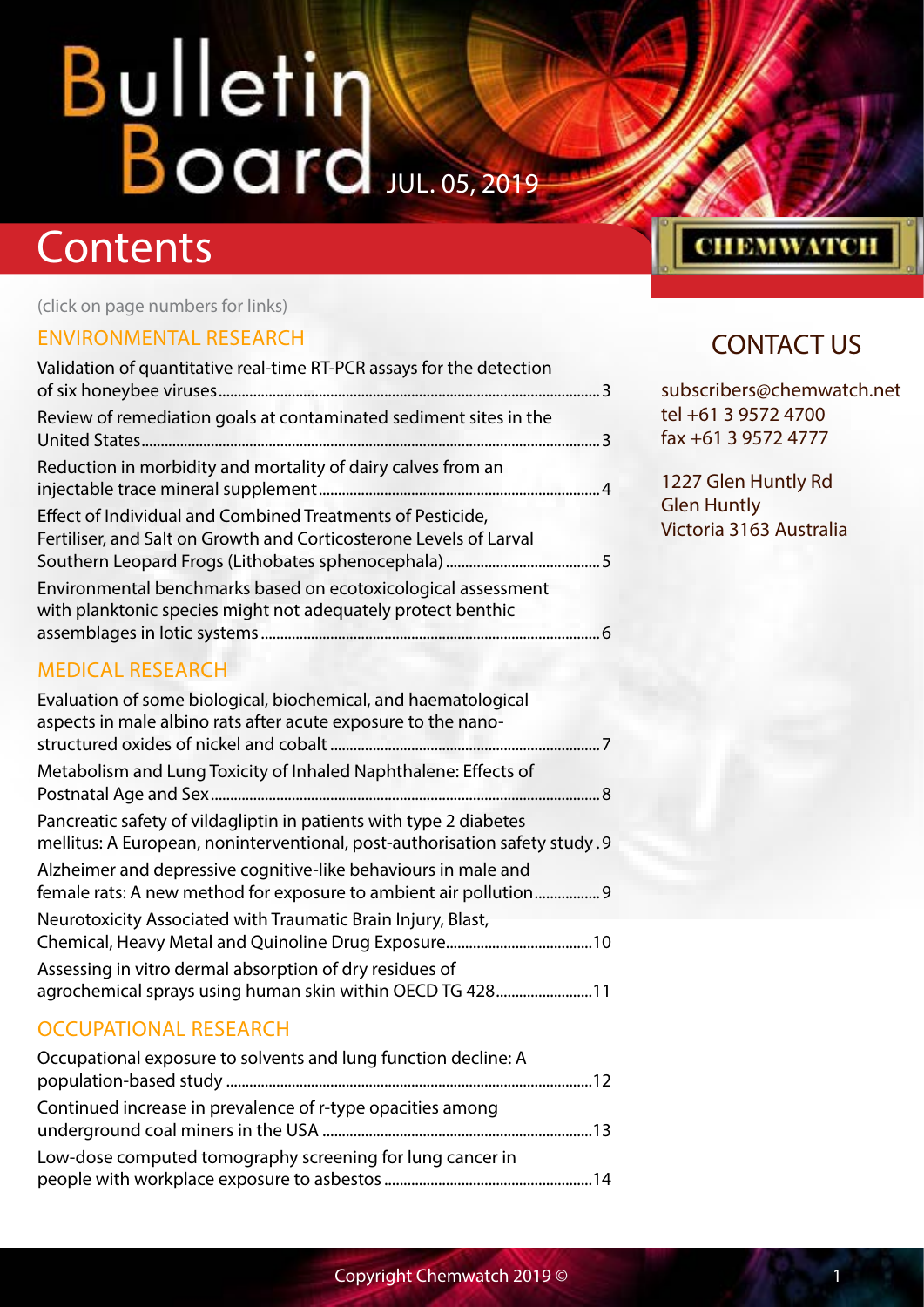## **Contents**

| The clinical and pathological features of toxic encephalopathy          |  |
|-------------------------------------------------------------------------|--|
|                                                                         |  |
| Zika virus in workers: Considerations for ongoing exposure prevention15 |  |

### [PUBLIC HEALTH RESEARCH](#page-15-0)

| Phthalate exposure increases subclinical atherosclerosis in young                                                                                                                            |  |
|----------------------------------------------------------------------------------------------------------------------------------------------------------------------------------------------|--|
| Association of Exposure to Persistent Organic Pollutants<br>With Mortality Risk: An Analysis of Data From the Prospective<br>Investigation of Vasculature in Uppsala Seniors (PIVUS) Study17 |  |
| Serum carbohydrate antigen 125 levels and incident risk of type 2<br>diabetes mellitus in middle-aged and elderly Chinese population:                                                        |  |
| Use of toxicant sensitivity distributions (TSD) for development of                                                                                                                           |  |
| Low-normal haemoglobin levels and anaemia are associated with<br>increased risk of end-stage renal disease in general populations: A                                                         |  |

**СНЕМWATCH**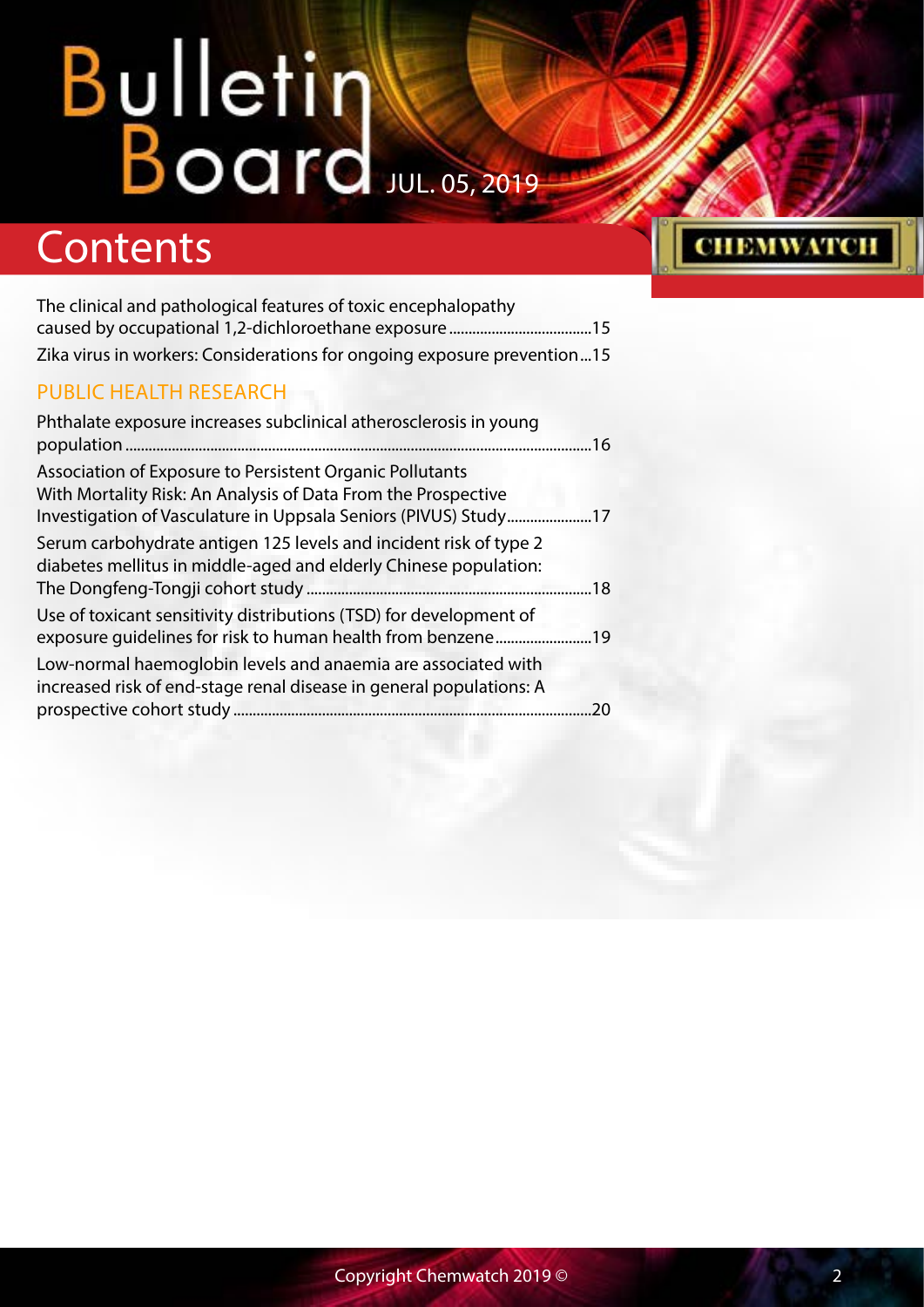## <span id="page-2-0"></span>**Technical**

## ENVIRONMENTAL RESEARCH

## Validation of quantitative real-time RT-PCR assays for the detection of six honeybee viruses

#### 2019-06-10

Acute bee paralysis virus (ABPV), Black queen cell virus (BQCV), Chronic bee paralysis virus (CBPV), Deformed wing virus (DWV), Sacbrood virus (SBV) and Varroa destructor virus 1 (VDV1) are the six main honeybee viruses reported in Europe. In the present study, the authors assessed the accuracy (trueness and precision) of reverse transcriptase quantitative TaqMan® PCR methods (RT-qPCR) for quantifying ABPV, BQCV, DWV, VDV1 and SBV loads. Once the systematic bias in quantitative results had been corrected (overestimation in ABPV and BQCV quantification and underestimation in that of SBV and VDV1), measurements were taken to determine the viral load ranges for which quantification uncertainty was below ± 1 log10 equivalent of genome copies per bee (hereafter reported as genome copies/bee). The accuracy range of RT-qPCR was found to be between 6.4 and 10.4 log10 genome copies/bee for ABPV, between 3.0 and 10.0 log10 genome copies/bee for BQCV, between 2.4 and 10.4 log10 genome copies/bee for DWV and between 3.4 and 10.4 log10 genome copies/bee for SBV. Outside these ranges, the results' uncertainty is higher. VDV1 RT-qPCR accuracy was outside accuracy limits for all viral loads. Using these RT-qPCR methods, we quantified viral loads in naturallyinfected honeybees. The viral load distribution and clinical signs reported with the honeybee samples allowed us to define a threshold that could be used to differentiate between covert and overt infections. These methods will be useful in diagnosing the main viral infections impairing honeybee health.

Authors: Schurr F, Tison A, Militano L, Cheviron N, Sircoulomb F, Rivière MP, Ribière-Chabert M, Thiéry R, Dubois E.

Full Source: Journal of Virology Methods. 2019 Apr 24; 270:70-78. doi: 10.1016/j.jviromet.2019.04.020. [Epub ahead of print]

### Review of remediation goals at contaminated sediment sites in the United States

#### 2019-06-10

Remediation decisions for contaminated sediment sites are typically based on comparisons of in situ sediment concentrations to preliminary remediation goals (PRGs). PRGs are typically developed for protection of human health and the environment, with consideration of siteIn the present study, the authors assessed the accuracy of reverse transcriptase quantitative TaqMan® PCR methods for quantifying ABPV, BQCV, viral loads.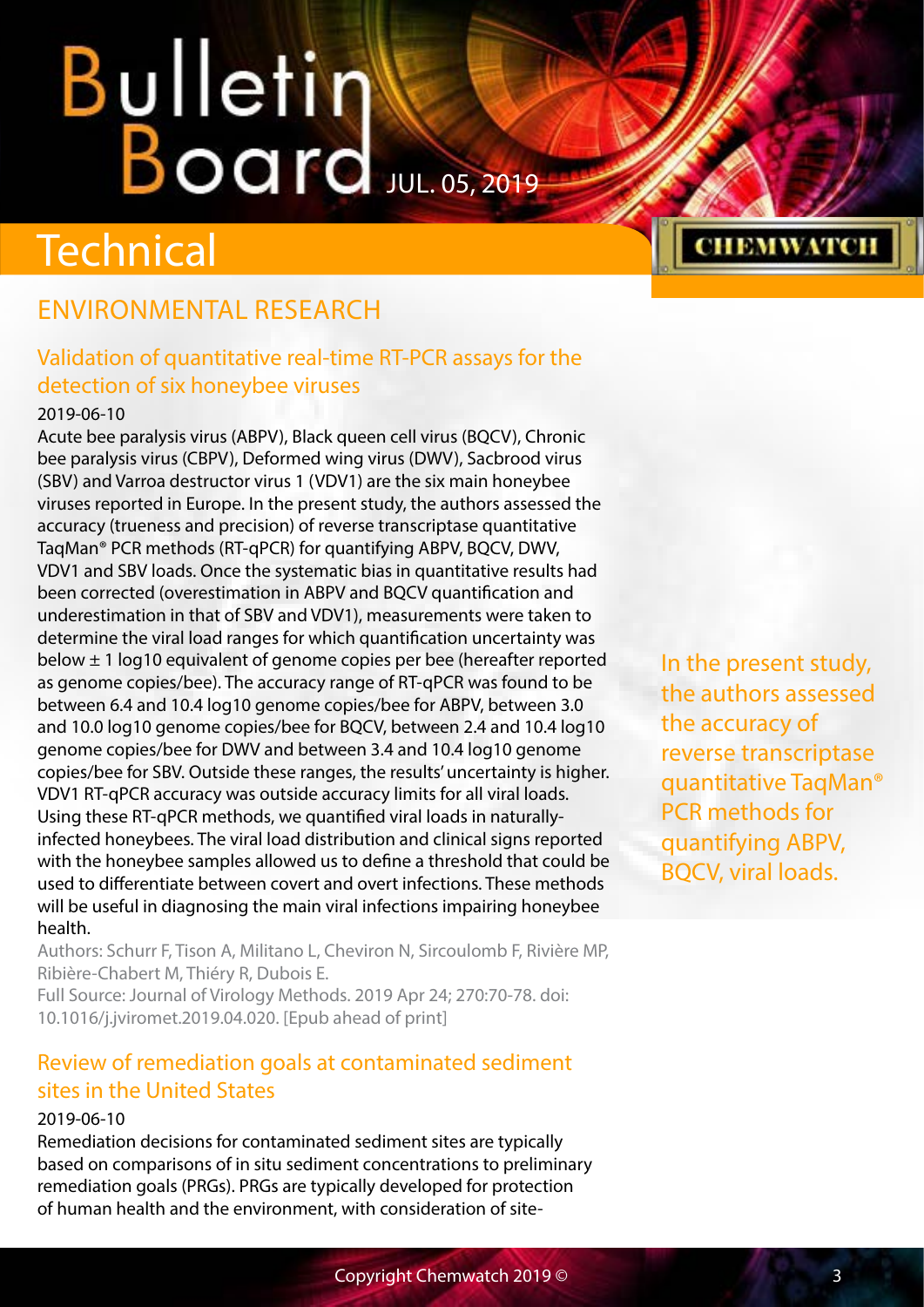## <span id="page-3-0"></span>Technical

specific factors that play an important role in determining the sediment concentrations that are consistent with the human health and environmental protection objectives. Remediation goals are selected from among the PRGs. Sediment remediation goals for four common contaminants (polychlorinated biphenyls (PCBs), polycyclic aromatic hydrocarbons (PAHs), lead, and mercury) at contaminated sediment sites throughout the United States were evaluated to determine significant trends and evaluate causes of those trends. Remediation goals were compiled from Records of Decision (RODs) and 5-year review reports for 77 contaminated sediment sites throughout the continental United States. Remediation goals were developed both as surface-weighted average concentrations (SWACs) and action levels (i.e., not-to-exceed values). One or both may be used to define areas requiring remediation. Remediation goals based on SWACs are typically applied to bioaccumulative chemicals for human health and wildlife receptors, while action levels are typically used for chemicals that result in an acute toxicity to small home range, sediment-dwelling biota. The findings from this review of remediation goals indicate that SWACs are an increasingly common approach for developing remediation goals, even for small home range, sedimentdwelling organisms. In addition, the findings from this review of remediation goals indicate that although remediation goals adopted for lead have become more stringent over time, no trend is evident for PCBs, PAHs, and mercury. Remediation goals for PCBs, PAHs, and mercury vary among a variety of factors, such geography, habitat, human or ecological risks, and other local factors.

Authors: Pelletier D, Sacks VP, Sorensen M, Magar V. Full Source: Integratated Environmental Assessment & Management. 2019 Apr 26. doi: 10.1002/ieam.4162. [Epub ahead of print]

## Reduction in morbidity and mortality of dairy calves from an injectable trace mineral supplement

#### 2019-06-10

The effect of a multimineral preparation on the health and growth of spring born, dairy calves was investigated on four New Zealand pastoral farms. Calves were randomly allocated injections within 24hours of birth, 35 days and 70 days after birth. Injections contained 40mg zinc, 10mg manganese, 5mg selenium, 15mg copper and 5mg chromium per ml (Multimin+Se+Cu+CrCattle, Virbac South Africa) at 1ml/50kg body weight. Morbidity, mortality from natural challenge and growth rates were recorded for 140 days. There were no differences in morbidity and mortality within 48hours of birth for treated calves compared with

The effect of a multimineral preparation on the health and growth of spring born, dairy calves was investigated on four New Zealand pastoral farms.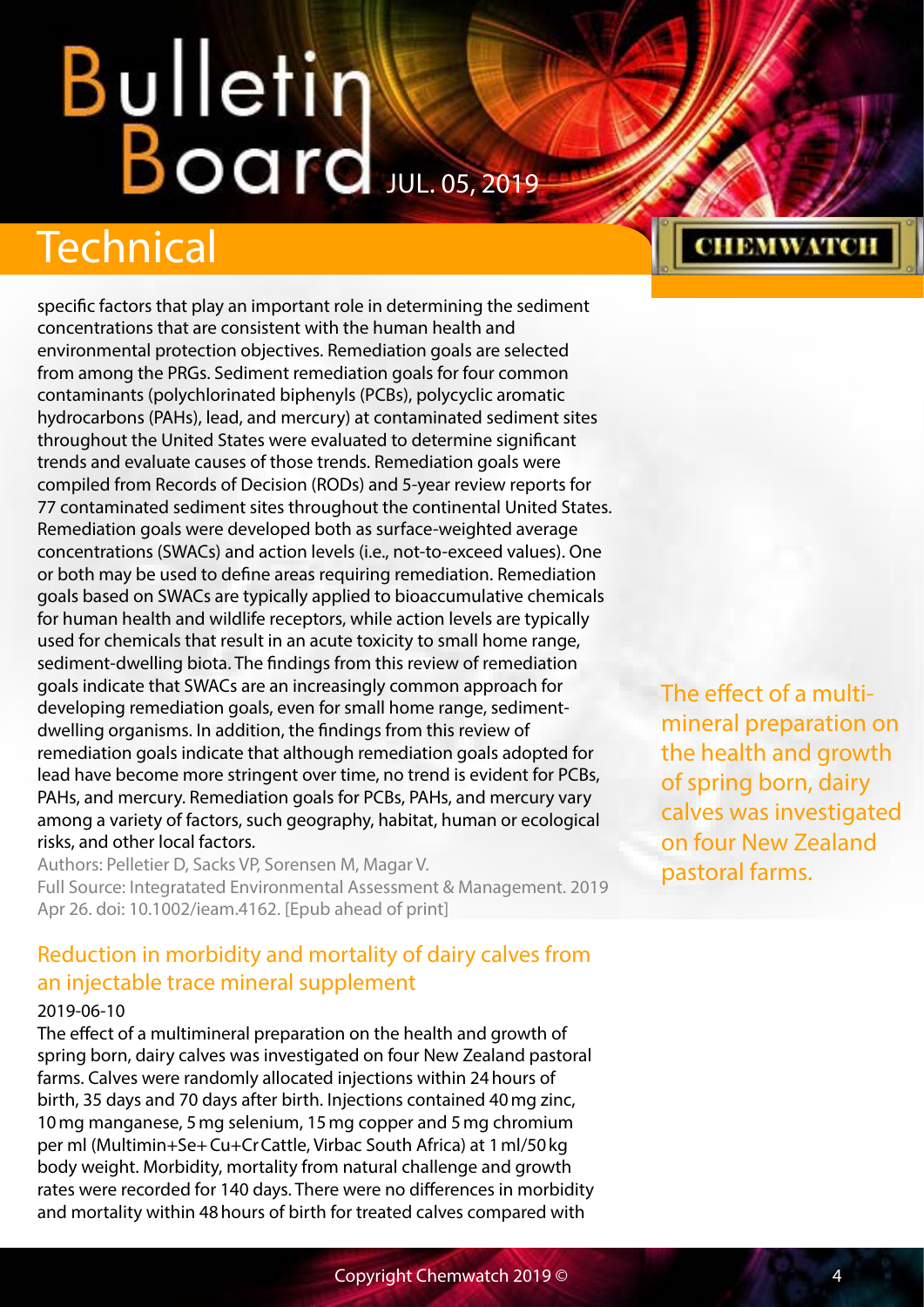## <span id="page-4-0"></span>Technical

controls, P=0.192. Morbidity and mortality were highest at 3-35 days (7.5 per cent [95 per cent CI 5.00 to 9.99] treated calves sick and 15.6 per cent [95 per cent CI 12.48 to 18.73] controls sick, P<0.001). For this period, mortality was lower at 4.4 per cent (95 per cent CI 2.49 to 6.41) treated calves and 10.4 per cent (95 per cent CI 7.78 to 13.03) controls, P<0.001. Allowing for potential confounders, the adjusted OR of treated calves scouring between 3 and 35 days was 0.44 (95 per cent CI 0.24 to 0.82, P=0.009). Allowing for potential confounders, from 0 to 140 days a second model predicted treatment approximately halved the probability of morbidity and mortality (P<0.001). There was no difference in the daily rate of gain (0.67 kg/day [95 per cent CI 0.66 to 0.67] for treated calves). Authors: Bates A, Wells M, Laven RA, Simpson M.

Full Source: Veterinary Record. 2019 Apr 25. pii: vetrec-2018-105082. doi: 10.1136/vr.105082. [Epub ahead of print]

### Effect of Individual and Combined Treatments of Pesticide, Fertiliser, and Salt on Growth and Corticosterone Levels of Larval Southern Leopard Frogs (Lithobates sphenocephala) 2019-06-21

Human activities have introduced a variety of chemicals, including pesticides, fertilisers, and salt, into the environment, which may have deleterious effects on the organisms inhabiting these areas. Amphibians are especially susceptible to absorption of chemical pollutants. To determine the possible combined effects of these chemicals on amphibian development and stress levels, Southern leopard frog (Lithobates sphenocephala) larvae were exposed to one of eight individual or combined treatments of atrazine, ammonium nitrate fertiliser, and sodium chloride salt. Stress levels, indicated by release of the stress hormone corticosterone, were measured premetamorphosis at week 8 of development. Water hormone samples were processed to analyse corticosterone levels. Changes in tadpole growth were determined by surface area measurements taken from biweekly photographs. The combined chemical treatment of atrazine, salt, and fertiliser had a significant interactive effect by increasing stress levels before metamorphosis ( $p=0.003$ ). After a month of larval development, tadpoles exposed to ammonium nitrate had larger surface area ( $p=0.035$ ). Tadpoles exposed to atrazine had a lower growth rate throughout larval development ( $p=0.025$ ) and the lowest number of individuals reaching metamorphosis at 33%. However, the frogs in the atrazine treatment that did successfully metamorphose did so in fewer days ( $p=0.002$ ). Because amphibians are exposed to multiple chemicals simultaneously in the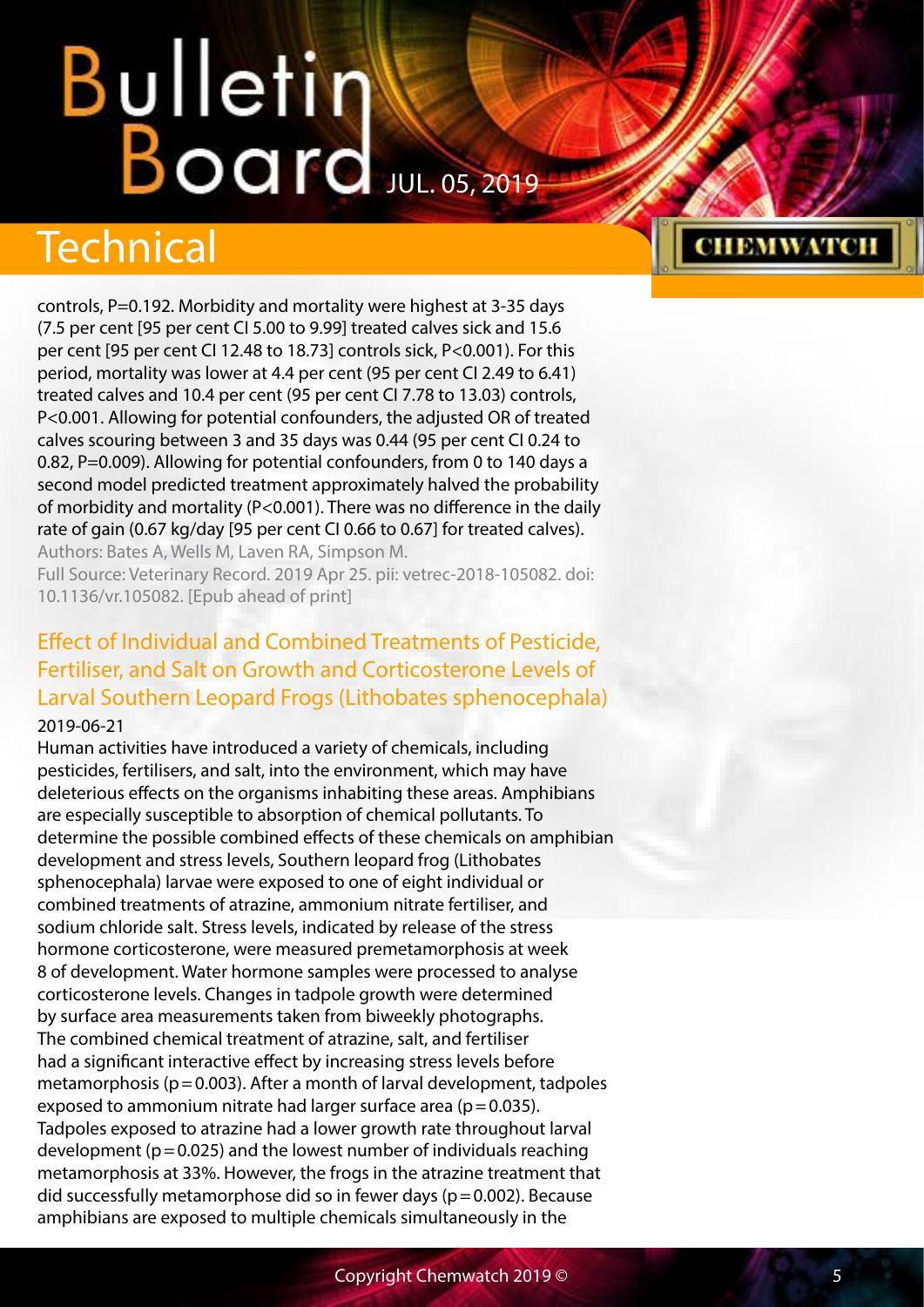## <span id="page-5-0"></span>**Technical**

environment, assessing the effects of a combination of contaminants is necessary to improve application strategies and ecosystem health.

Authors: Adelizzi R, Portmann J, Van Meter R.

Full Source: Archives in Environmental Contamination & Toxicology. 2019 Apr 24. doi: 10.1007/s00244-019-00629-6. [Epub ahead of print]

## Environmental benchmarks based on ecotoxicological assessment with planktonic species might not adequately protect benthic assemblages in lotic systems

#### 2019-06-21

Freshwater ecosystems face widespread diffuse and point-source contamination. Species Sensitivity Distributions (SSDs) have been used as a tool to determine chemical concentration benchmarks that represent protective levels for most species in the environment. In this study, the authors used a SSD approach to assess on the adequacy of standard planktonic organisms to reflect the response of benthic communities, critically supporting the structure and function of lotic ecosystems. For the purpose, SSDs reflecting non-lethal responses of standard planktonic and selected benthic organisms were built based on EC50 values (collected in the literature or estimated following testing herein) regarding three model contaminants: potassium dichromate (PD), 3,5-dichlorophenol (DCP) and lead chloride (LC). The derived HC5 estimates were discriminatory between chemicals and the uncertainty associated with the estimate was remarkably low. The HC5 estimates with corresponding uncertainty were generally within the same order of magnitude for the three chemicals tested, with better discrimination between chemicals regarding their hazardous potential being achieved for benthic organisms: DCP was clearly less hazardous than PD, but LC tends to be as hazardous as PD and DCP (assuming the confidence interval ranges). Moreover, benthic communities were more sensitive to both DCP and PD, in this later case the HC5 being lower by more than one order of magnitude than that found for planktonic communities; for LC, confidence intervals overlapped, preventing a feasible assumption regarding differential sensitivity of the compared communities. Microphytobenthos was highlighted as the most sensitive group to the three tested chemicals in SSDs covering the benthic compartment, while SSDs with planktonic organisms did not consistently show trends in sensitivity ordering. Overall, our results suggest that protective benchmarks retrieved from SSDs built with the responses of

In this study, the authors used a Species Sensitivity Distributions approach to assess on the adequacy of standard planktonic organisms to reflect the response of benthic communities, critically supporting the structure and function of lotic ecosystems.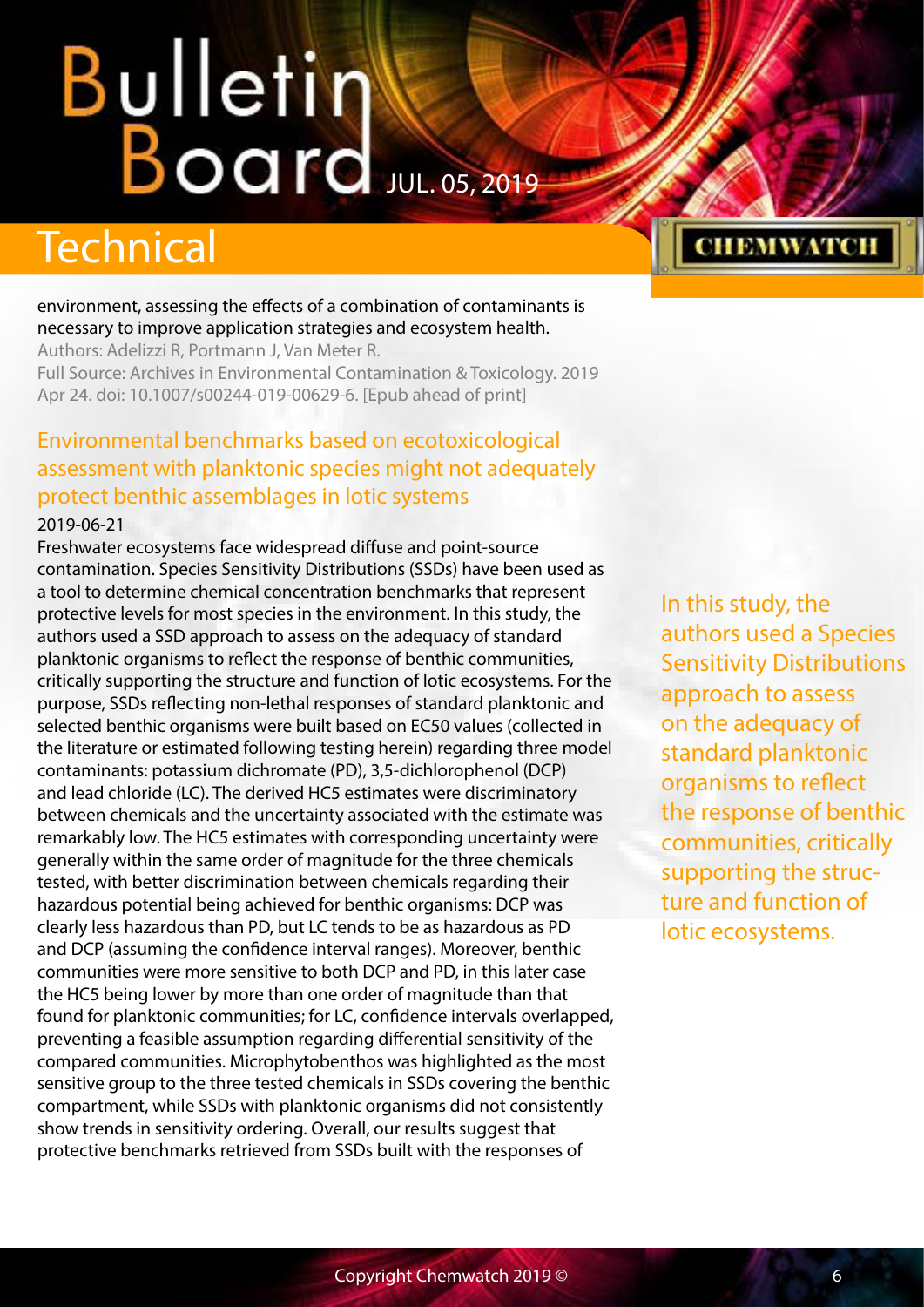## <span id="page-6-0"></span>Bulletin Board Jul. 05, 2019

## Technical

standard planktonic organisms (which are the most commonly used for regulation purposes) do not adequately protect benthic communities. Authors: Vidal T, Santos JI, Queirós L, Ré A, Abrantes N, Gonçalves FJM, Pereira JL. Full Source: Science of the Total Environment. 2019 Jun 10; 668:1289-1297.

doi: 10.1016/j.scitotenv.2019.03.067. Epub 2019 Mar 6.

## MEDICAL RESEARCH

## Evaluation of some biological, biochemical, and haematological aspects in male albino rats after acute exposure to the nano-structured oxides of nickel and cobalt

#### 2019-06-10

Nanomaterial applications are a fast-developing field. In spite of their powerful advantages, many open questions regarding how these small-sized chemicals may influence the environment and human health. However, scarce reports are available on the potential hazards of combined nanoparticles, taken into consideration that nickel oxide (NiO) and cobalt (II, III) oxide (Co3O4) nanoparticles (NPs) are already used together in many applications. Hence, the present study was designed to investigate the probable changes in some biological, haematological, and serum biochemical variables throughout 2 weeks following an oral administration of 0.5g and 1.0 g of NiO-NPs or/and Co3O4-NPs per kilogram body weight of rats. As compared with the controls, the exposure to NiO-NPs or Co3O4-NPs solely caused significant elevations in the relative weights of brain (RBW), kidney (RKW) and liver (RLW), water consumption (WC), red blood cells (RBCs) count, haemoglobin (Hb) content, packed cell volume (PCV), and serum levels of low-density lipoprotein cholesterol (LDL-C), glucose, creatinine, urea, and uric acid as well as serum activities of aspartate and alanine aminotransferases (ASAT and ALAT). In addition, remarkable declines in the total body weight (TBW), feed consumption (FC), white blood cells (WBCs) count, serum levels of total protein (TP), albumin, albumin/globulin ratio, total cholesterol (TC), triglycerides (TG), and high-density lipoprotein cholesterol (HDL-C) were caused by administration of NiO-NPs or Co3O4- NPs, separately. On contrary, the co-administration of NiO-NPs and Co3O4- NPs together caused less noticeable changes in most of studied variables as compared with those administered NiO-NPs or Co3O4-NPs, individually. In conclusion, the exposure to a combination of NiO-NPs and Co3O4The present study was designed to investigate the probable changes in some biological, haematological, and serum biochemical variables throughout 2 weeks following an oral administration of NiO-NPs or/and Co3O4-NPs in rats.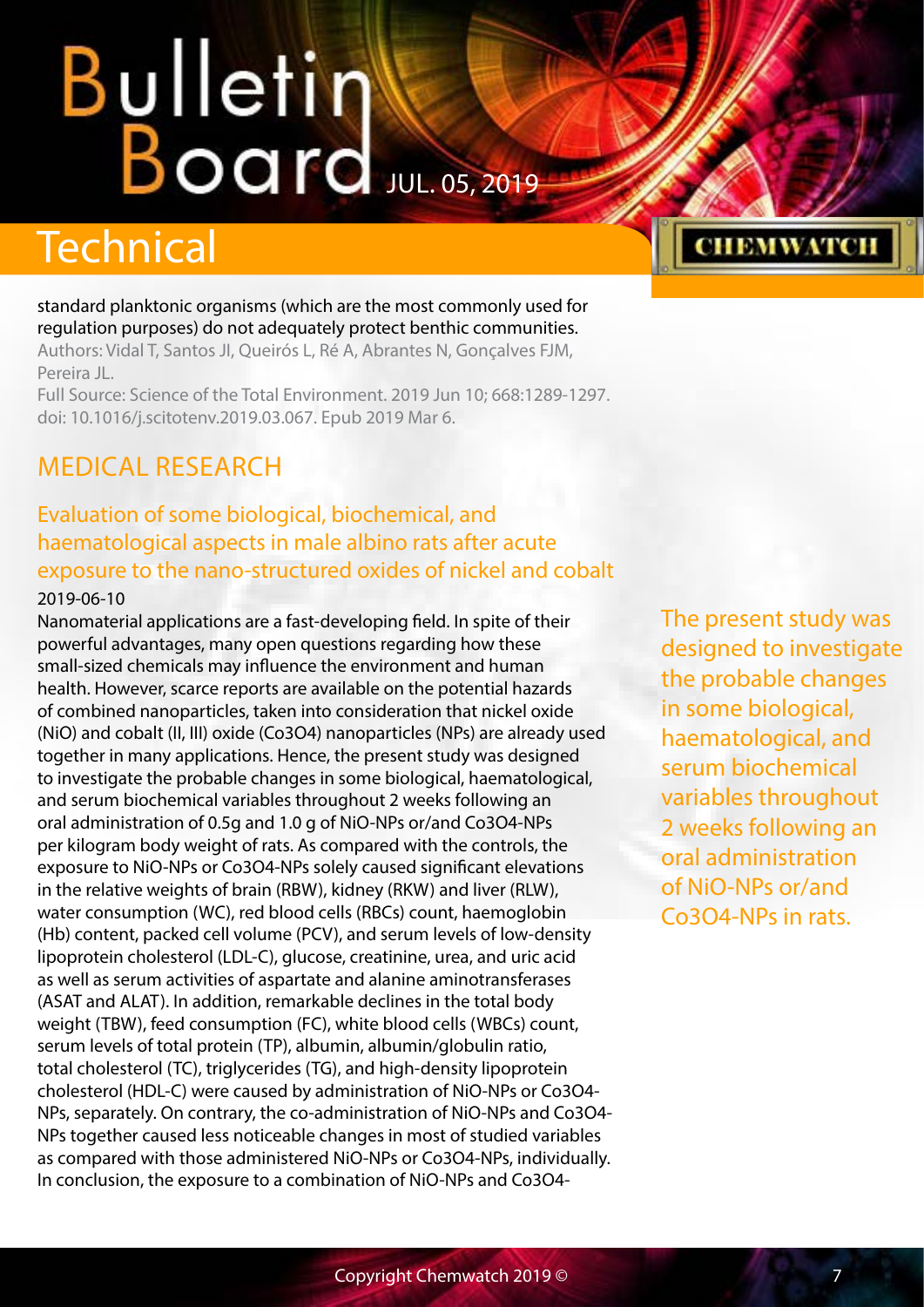## <span id="page-7-0"></span>**Technical**

#### NPs suppressed the adverse effects of the individual NPs on the studied variables.

Author: Ali AA.

Full Source: Environmental Science & Pollution Research International. 2019 Apr 24. doi: 10.1007/s11356-019-05093-2. [Epub ahead of print]

## Metabolism and Lung Toxicity of Inhaled Naphthalene: Effects of Postnatal Age and Sex

#### 2019-06-10

Human exposure to naphthalene (NA), an acute lung toxicant and possible human carcinogen, is primarily through inhalation. Acute lung toxicity and carcinogenesis are thought to be related because the target sites for both are similar. To understand susceptibility of the developing lung to cytotoxicity of inhaled NA, the authors exposed neonatal (7d), juvenile (3w), and adult mice to 5 or 10 ppm NA vapor for 4h. The authors measured vacuolated airway epithelium morphometrically, quantified NA and NA-GSH levels in plasma and lung, and quantified gene expression in microdissected airways. NA inhalation caused airway epithelial cytotoxicity at all ages, in both sexes. Contrary to a previous study that showed the greatest airway epithelial cytotoxicity in neonatal mice following intraperitoneal NA injection, it was observed that the most extensive airway epithelial toxicity in older, juvenile, animals exposed to NA by inhalation. Juvenile female animals were the most susceptible. Furthermore, NA inhalation in juvenile animals resulted in damage to conducting airway Club cells that was greater in proximal vs distal airways. In addition, the authors found NA tissue burden and metabolism differed by age. Gene expression pathway analysis was consistent with the premise that female juvenile mice are more predisposed to damage; DNA damage and cancer pathways were upregulated. The data demonstrate special susceptibility of young, juvenile mice to NA inhalation-induced cytotoxicity, highlight the importance of route of exposure and airway location in toxicity of chemicals in the developing lung, and provide metabolic and molecular insights for further identification of mechanisms underlying age and sex differences in NA toxicity.

Authors: Carratt SA, Kovalchuk N, Ding X, Van Winkle LS. Full Source: Toxicological Science. 2019 Apr 24. pii: kfz100. doi: 10.1093/ toxsci/kfz100. [Epub ahead of print]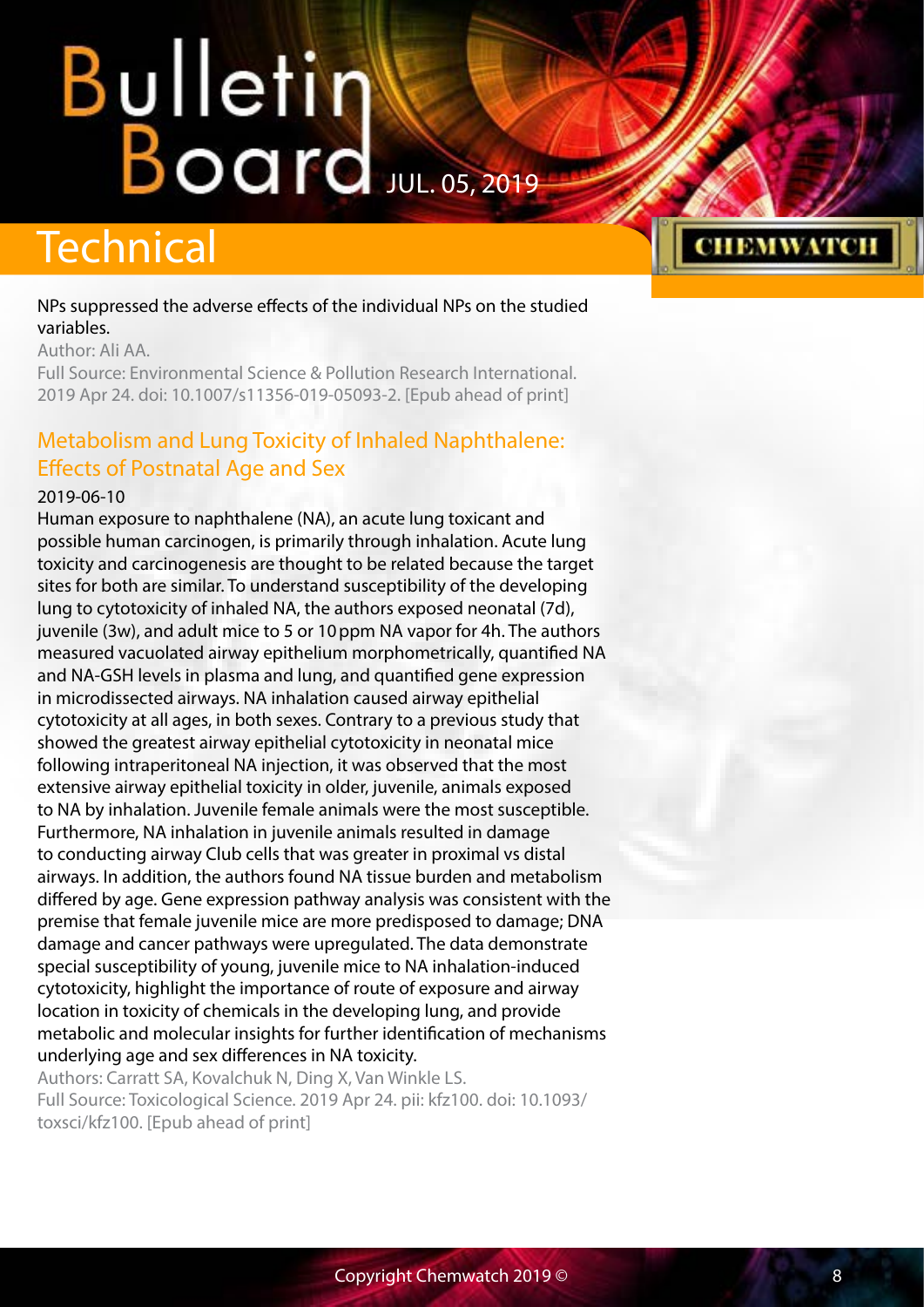## <span id="page-8-0"></span>**Technical**

### Pancreatic safety of vildagliptin in patients with type 2 diabetes mellitus: A European, noninterventional, postauthorisation safety study

### 2019-06-21

This cohort study assessed the pancreatic safety of vildagliptin versus other non-insulin antidiabetic drugs (NIADs) based on data from five European electronic health care databases. Patients with type 2 diabetes aged ≥18 years on NIAD treatment were enrolled. Adjusted incidence rate ratios (IRRs) and 95% confidence intervals (CIs) were estimated separately for acute pancreatitis and pancreatic cancer for vildagliptin (± other NIADs) compared with other NIADs using negative binomial regression. Approximately 2.8% of the enrolled patients (n= 738 054) used vildagliptin during the study, with an average follow-up time of 1.4 years. For acute pancreatitis, adjusted IRRs ranged between 0.89 and 2.58 with all corresponding 95% CIs crossing 1. For pancreatic cancer adjusted IRRs ranged from 0.56 to 3.64, with the lower limit of 95% CIs >1 in some analyses. Post hoc sensitivity analyses taking latency time into account markedly lowered the risk estimates with corresponding 95% CIs crossing 1. Overall, the results do not suggest an increased pancreatitis risk with vildagliptin, while the observation for pancreatic cancer have to be interpreted carefully as this study was not designed to assess pancreatic cancer and rather be explained by certain underlying limitations including latency -time, chance findings and/or bias and confounding.

Authors: Williams R, Kothny W, Serban C, Lopez-Leon S, Schlienger R. Full Source: Endocrinology, Diabetes & Metabolism. 2019 Jan 24;2(2): e00052. doi: 10.1002/edm2.52. eCollection 2019 Apr.

## Alzheimer and depressive cognitive-like behaviours in male and female rats: A new method for exposure to ambient air pollution

#### 2019-06-10

In the previous studies regarding the effects of exposure to ambient air pollution on biological markers and/or behaviour of animals, the gaseous pollutants are not separated from the particulate matter (PM). Hence the synergetic effect of gaseous pollutants and PM was not considered. In this regard, current study was aimed to devolve a new method for separation of PM from gaseous pollutants. Also, the effect of exposure to fine particulate matter (PM2.5) on the Alzheimer and depressive cognitive-like behaviours in rats after 3 and 6 months were investigated. Three chambers were designed including exposure group 1 (PM2.5 plus

This cohort study assessed the pancreatic safety of vildagliptin versus other noninsulin antidiabetic drugs (NIADs) based on data from five European electronic health care databases.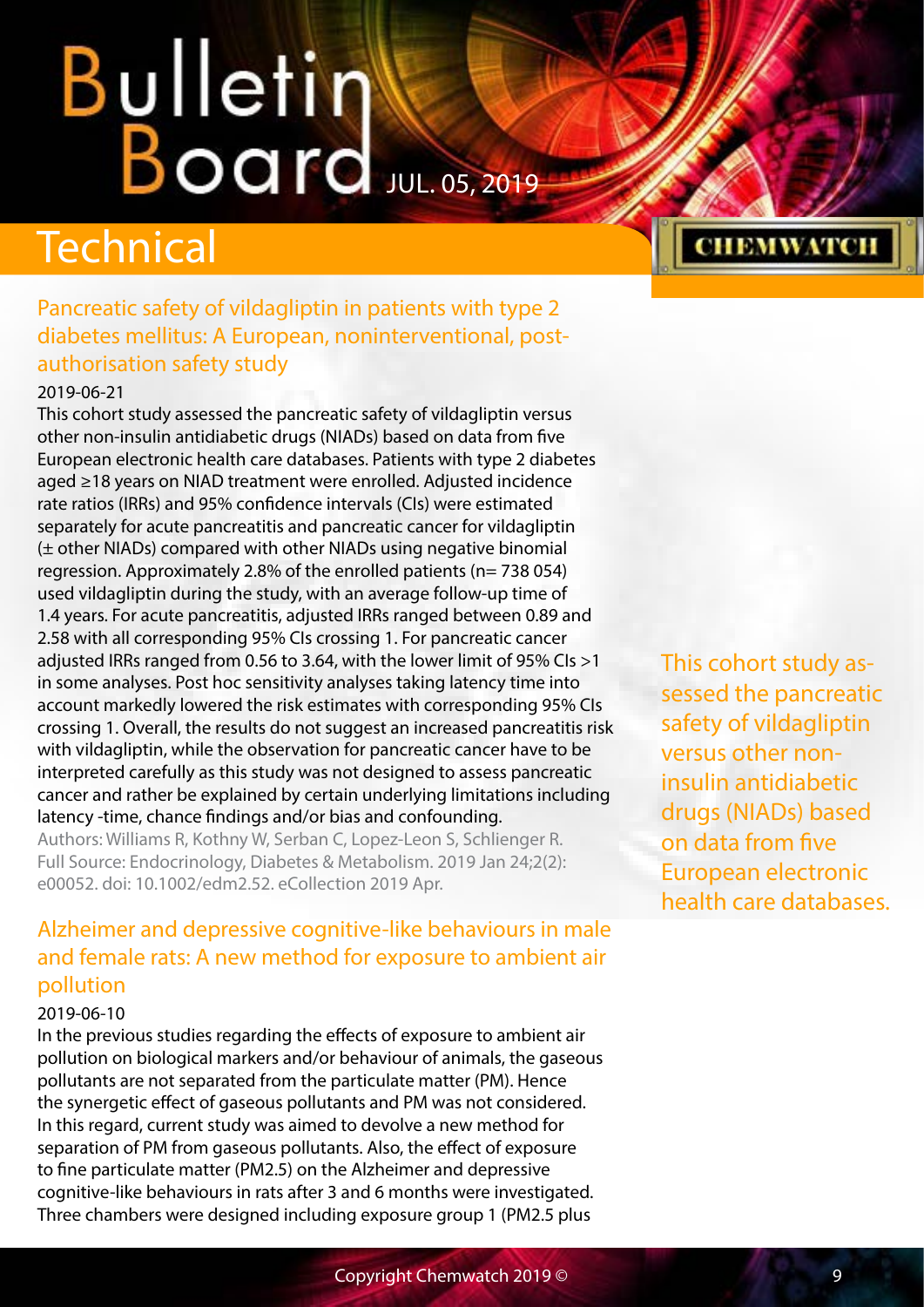## <span id="page-9-0"></span>Bulletin Board JUL. 05, 2019

## Technical

gaseous pollutants alone), exposure group 2 (gaseous pollutants alone) and control group (clean air). Exposure time was 5h per day (9.00 a.m.- 2.00 p.m.) for 4 days per week. The concentration of PM2.5 and gaseous pollutants (O3, NO2, and SO2) were monitored in the exposure hours, continuously. Concentration of PM2.5 by beta attenuation method and concentration of O3, NO2, and SO2 by UV fluorescence was monitored. Also, the concentration of metals including Al, Cr, Mn, Pb, Cd, Ni, Fe, and Cu and 16-polycyclic aromatic hydrocarbons (PAHs) bound PM2.5 by inductively coupled plasma mass spectrometry (ICP-MS) and gas chromatography-mass spectrometry (GC-MS) were analysed, respectively. Cognitive-like behaviour related to Alzheimer and depressive behaviours were determined by Y maze and Force swimming. The concentration of PM2.5 in the 3- and 6-months exposure was higher than WHO guideline, significantly (p-value <0.05). The concentration of O3, NO2 and SO2 in the 3- and 6-months exposure was lower than WHO guideline, significantly (p-value <0.05). The order of metals in the PM2.5 according to mean concentration Al>Ca>Cu>Cd>Na>Fe>Cr>Ni>Mn>Pb. Also, the sum concentration of 16-PAHs in the PM2.5 in the 3- and 6-months exposure was  $45.7 \pm 37.15$  ng/m3 and  $30.04 \pm 25.27$  ng/m3, respectively. Exposure to PM2.5 cannot significantly increase Alzheimer and depressive cognitivelike behaviours in the rats. Also, a significant difference between male and female in Alzheimer and depressive cognitive-like behaviours not observed. A new method for separation of PM2.5 from other PM in the ambient air by ECO-PM sampler was presented. A new method for separation of PM2.5 from gaseous pollutants in the ambient air by HEPA filter and active carbon was presented. Tow exposure groups including exposure 1: PM2.5 plus gaseous pollutants and exposure 2: gaseous pollutants only were designed for increased accuracy of the in-vivo study. Exposure to PM2.5 cannot cause significant increased Alzheimer and depressive cognitive-like behaviours in the rats.

Authors: Motesaddi Zarandi S, Shahsavani A, Khodagholi F, Fakhri Y. Full Source: MethodsX. 2019 Mar 28; 6:690-703. doi: 10.1016/j. mex.2019.03.018. eCollection 2019.

## Neurotoxicity Associated with Traumatic Brain Injury, Blast, Chemical, Heavy Metal and Quinoline Drug Exposure

#### 2019-06-10

Chronic, excessive exposure, and accumulation of neurotoxic agents such as heavy metals (lead, mercury, cadmium), mefloquine (Lariam), and food additives such as monosodium glutamate and aspartame cause neurotoxicity and brain damage. This chemical-induced brain damage

## Chronic, excessive exposure, and accumulation of neurotoxic agents such as heavy metals (lead, mercury, cadmium), mefloquine (Lariam), and food additives such as monosodium glutamate and aspartame cause neurotoxicity and brain damage.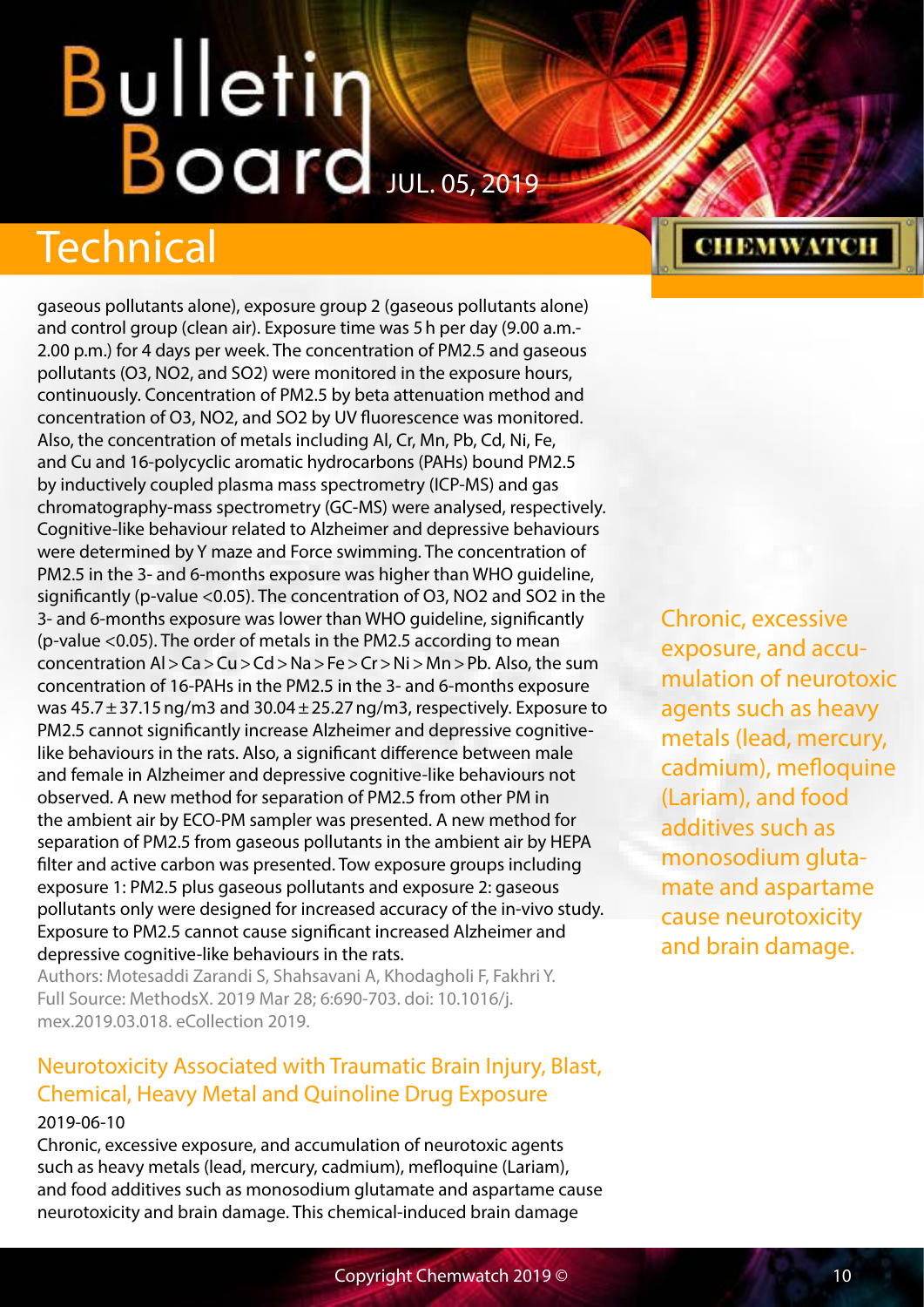## <span id="page-10-0"></span>Technical

closely resembles the pathophysiology of classical traumatic brain injury with decreased cognitive function, neurodegeneration, and increased psychiatric manifestations (depression, anxiety, sleep disturbances, and irritability). Current evidence supports a strong causal relationship between military-related exposure to specific neurotoxins, and the development of serious medical conditions and higher rates of suicide among service members. To address this current deficit in military health care, it is recommended that efficacious, nontoxic, neuroprotective, and neuroregenerative agents such as highly bioavailable magnesium, nutritional lithium, zinc, selenium, boron, ascorbate, tocopherols, heavy metal chelators, and glutathione precursors such as N-acetyl-cysteine be immediately used as a "protective shield" and to support critical healing processes in the brain and nervous system.

Authors: Marshall TM, Dardia GP, Colvin KL, Nevin R, Macrellis J. Full Source: Alternative Therapies in Health and Medicine. 2019 Jan; 25(1):28-34.

### Assessing in vitro dermal absorption of dry residues of agrochemical sprays using human skin within OECD TG 428 2019-06-10

The authors describe a novel experimental method that mimics exposure to dried agrochemical residues on contact surfaces during re-entry into crops. It includes the creation of dry dislodgeable residues and subsequent transfer to human skin for in vitro measurement of dermal absorption within a standard Organisation for Economic Co-operation and Development test guideline (OECD TG) 428 study. A pre-determined volume of spray containing 14C-labelled active substance is transferred onto a polytetrafluorethylene-coated septum and air-dried. The septum is then gently placed onto the pre-wetted skin mounted in a flow-through Franz diffusion chamber. The septum is gently rotated thrice to transfer the dose. Preliminary tests determined transfer efficiency to ensure the appropriate test concentration on the skin. Then, a standard dermal absorption study is performed according to OECD TG 428. Results from 10 compounds indicate that the methodology can be robustly incorporated into a standard TG study. These data show that the dermal absorption from a dry dislodgeable residue is lower than that from the equivalent dose of the aqueous spray, regardless of formulation type or active substance. Studies following the scenario described above can be a suitable tool to

The authors describe a novel experimental method that mimics exposure to dried agrochemical residues on contact surfaces during re-entry into crops.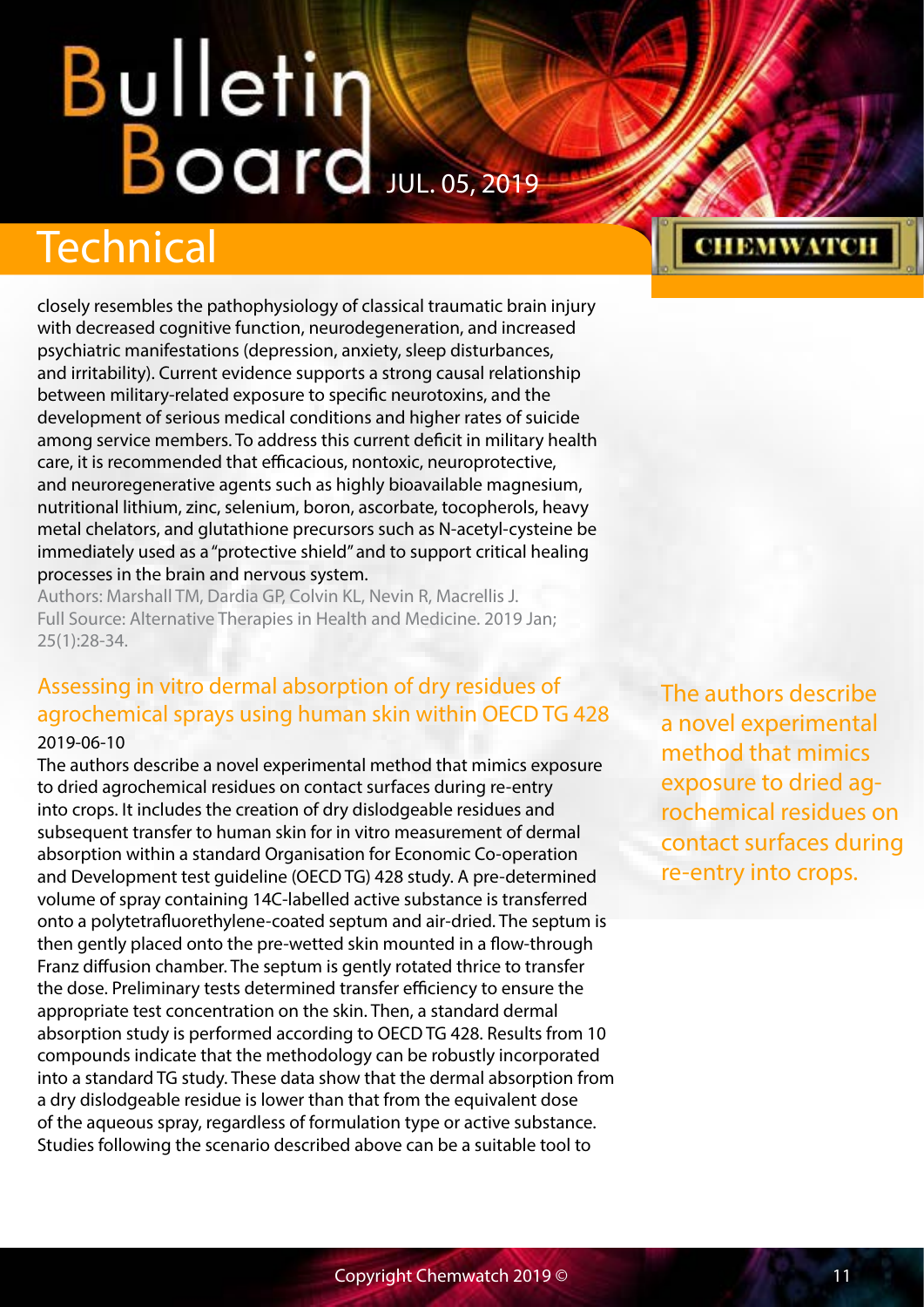## <span id="page-11-0"></span>Bulletin Board JUL. 05, 2019

## **Technical**

#### better estimate dermal absorption from dry residues in re-entry worker and resident exposure assessment for agrochemicals.

Authors: Aggarwal M, Fisher P, Kluxen FM, Maas W, Morgan N, Parr-Dobrzanski R, Strupp C, Wiemann C. Full Source: Regulatory Toxicology & Pharmacology. 2019 Apr 25; 106:55- 67. doi: 10.1016/j.yrtph.2019.04.016. [Epub ahead of print]

## OCCUPATIONAL RESEARCH

### Occupational exposure to solvents and lung function decline: A population-based study

#### 2019-06-10

While cross-sectional studies have shown associations between certain occupational exposures and lower levels of lung function, there was little evidence from population-based studies with repeated lung function measurements. In the present study, the authors aimed to investigate the associations between occupational exposures and longitudinal lung function decline in the population-based Tasmanian Longitudinal Health Study. Lung function decline between ages 45 years and 50 years was assessed using data from 767 participants. Using lifetime work history calendars completed at age 45 years, exposures were assigned according to the ALOHA plus Job Exposure Matrix. Occupational exposures were defined as ever exposed and cumulative exposure -unit- years. The authors investigated effect modification by sex, smoking and asthma status. Compared with those without exposure, ever exposures to aromatic solvents and metals were associated with a greater decline in FEV1 (aromatic solvents 15.5mL/year (95%CI -24.8 to 6.3); metals 11.3mL/year (95%CI -21.9 to - 0.7)) and FVC (aromatic solvents 14.1mL/year 95%CI -28.8 to - 0.7; metals 17.5mL/year (95%CI -34.3 to - 0.8)). Cumulative exposure (unit years) to aromatic solvents was also associated with greater decline in FEV1 and FVC. Women had lower cumulative exposure years to aromatic solvents than men (mean (SD) 9.6 (15.5) vs 16.6 (14.6)), but greater lung function decline than men. In addition, an association was found between ever exposures to gases/fumes or mineral dust and greater decline in lung function. Exposures to aromatic solvents and metals were associated with greater lung function decline. The effect of aromatic solvents was strongest in women. Preventive strategies should be implemented to reduce these exposures in the workplace.

Authors: Alif SM, Dharmage S, Benke G, Dennekamp M, Burgess J, Perret JL, Lodge C, Morrison S, Johns DP, Giles G, Gurrin L, Thomas PS, Hopper JL,

In the present study, the authors aimed to investigate the associations between occupational exposures and longitudinal lung function decline in the population-based Tasmanian Longitudinal Health Study.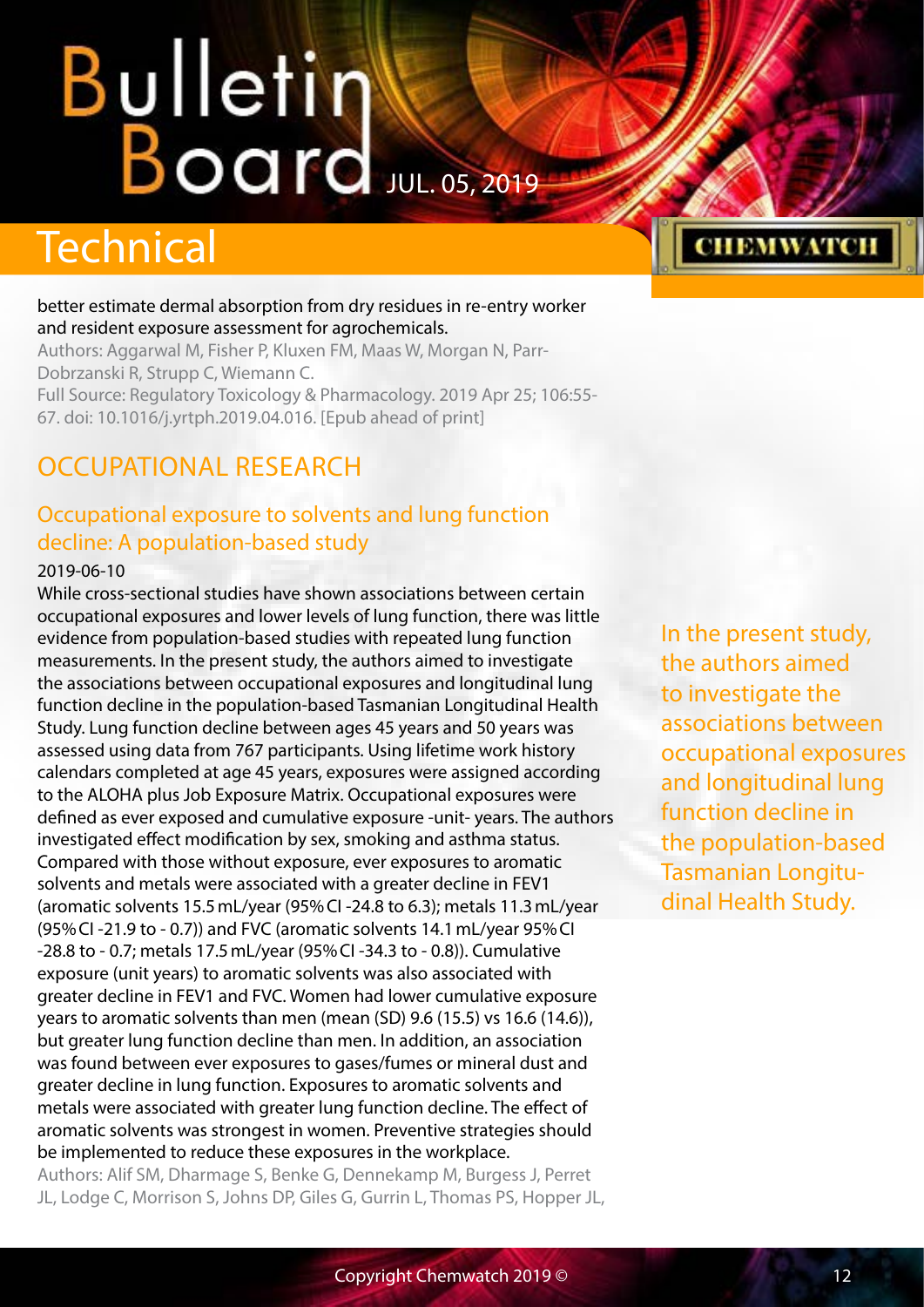## <span id="page-12-0"></span>Technical

Wood-Baker R, Thompson B, Feather I, Vermeulen R, Kromhout H, Jarvis D, Garcia Aymerich J, Walters EH, Abramson MJ, Matheson MC. Full Source: Thorax. 2019 Apr 26. pii: thoraxjnl-2018-212267. doi:10.1136/ thoraxjnl-2018-212267. [Epub ahead of print]

### Continued increase in prevalence of r-type opacities among underground coal miners in the USA

#### 2019-06-10

Respirable crystalline silica exposure has been implicated in the resurgence of coal workers' pneumoconiosis (CWP) in the USA. A 2010 report found an increasing prevalence of r-type opacities, which are associated with silicosis lung pathology, on the radiographs of working underground coal miners in central Appalachia. This analysis updates that report by assessing the prevalence of r-type opacities during 2010- 2018 compared with earlier decades. Data from the Coal Workers' Health Surveillance Program were used to calculate the prevalence of r-type opacities on radiographs of working underground coal miners. The data were restricted to radiographs taken during 1 January 1980 to 15 September 2018. The presence of r-type opacities was defined as an r-type classification for either the primary or secondary shape/size of small opacities. Prevalence ratios for r-type opacities were calculated using log binomial regression. Radiograph classifications for 106506 miners were included in analysis. For the USA overall, the prevalence of r-type opacities among miners with radiographs taken during 2010-2018 compared with 1980-1989 has increased (PR 2.4; 95%CI 1.9 to 3.0). For central Appalachia, the proportion of r-type opacities observed increased when comparing 1980-1989 to 2010-2018 (PR 6.0; 95%CI 4.6 to 7.9). The prevalence of r-type opacities on the radiographs of Appalachian underground coal miners continues to increase, implicating exposure to crystalline silica in respirable coal mine dust. The current findings underscore the importance of monitoring and controlling exposure to silica in coal mines. Authors: Hall NB, Blackley DJ, Halldin CN, Laney AS.

Full Source: Occupational & Environmental Medicine. 2019 Apr 25. pii: oemed-2019-105691. doi: 10.1136/oemed-2019-105691. [Epub ahead of print]

This analysis updates that report by assessing the prevalence of r-type opacities during 2010-2018 compared with earlier decades.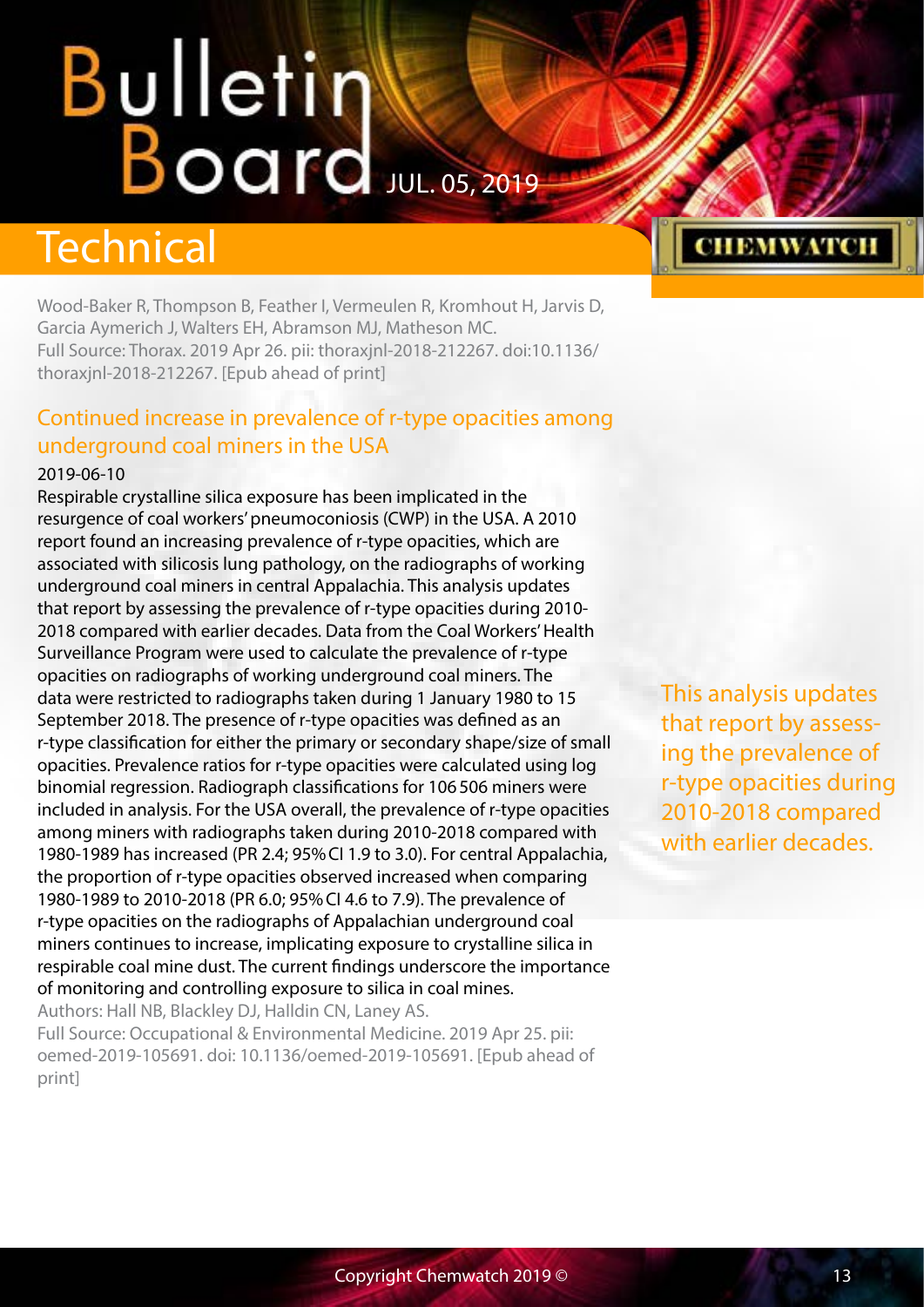## <span id="page-13-0"></span>Technical

### Low-dose computed tomography screening for lung cancer in people with workplace exposure to asbestos

#### 2019-06-10

Smoking is the main risk factor for lung cancer, but environmental and occupational exposure to carcinogens also increase lung cancer risk. In the present study, the authors assessed whether extending low-dose computed tomography (LDCT) screening to persons with occupational exposure to asbestos may be an effective way reducing lung cancer mortality. A nested case-control study was conducted within the COSMOS screening program, assessing past asbestos exposure with a questionnaire. LDCT scans of asbestos-exposed participants were reviewed to assess the presence of pulmonary, interstitial and pleural alterations in comparison to matched unexposed controls. The authors also performed an exhaustive review, with meta-analysis, of the literature on LDCT screening in asbestosexposed persons. Exposure to asbestos, initially self-reported by 9.8% of COSMOS participants, was confirmed in 216 of 544 assessable cases, corresponding to 2.6% of the screened population. LDCT of asbestosexposed persons had significantly more pleural plaques, diaphragmatic pleural thickening and pleural calcifications, but similar frequency of parenchymal and interstitial alterations to unexposed persons. From 16 papers, including this study, overall lung cancer detection rates at baseline were 0.81% (95% CI 0.50-1.19) in asbestos-exposed persons, 0.94% (95% CI 0.47-1.53) in asbestos-exposed smokers (12 studies), and 0.11% (95% CI 0.00-0.43) in asbestos-exposed non-smokers (9 studies). Persons occupationally exposed to asbestos should be monitored to gather more information about risks. Although LDCT screening is effective in the early detection lung cancer in asbestos-exposed smokers, our data suggest that screening of asbestos-exposed persons with no additional risk factors for cancer does is not viable due to the low detection rate.

Authors: Maisonneuve P, Rampinelli C, Bertolotti R, Misotti A, Lococo F, Casiraghi M, Spaggiari L, Bellomi M, Novellis P, Solinas M, Dieci E, Alloisio M, Fontana L, Persechino B, Iavicoli S, Veronesi G. Full Source: Lung Cancer. 2019 May; 131:23-30. doi: 10.1016/j. lungcan.2019.03.003. Epub 2019 Mar 6.

This study, investigated the clinical and pathological features of 1,2-dichloroethane (DCE) toxic encephalopathy.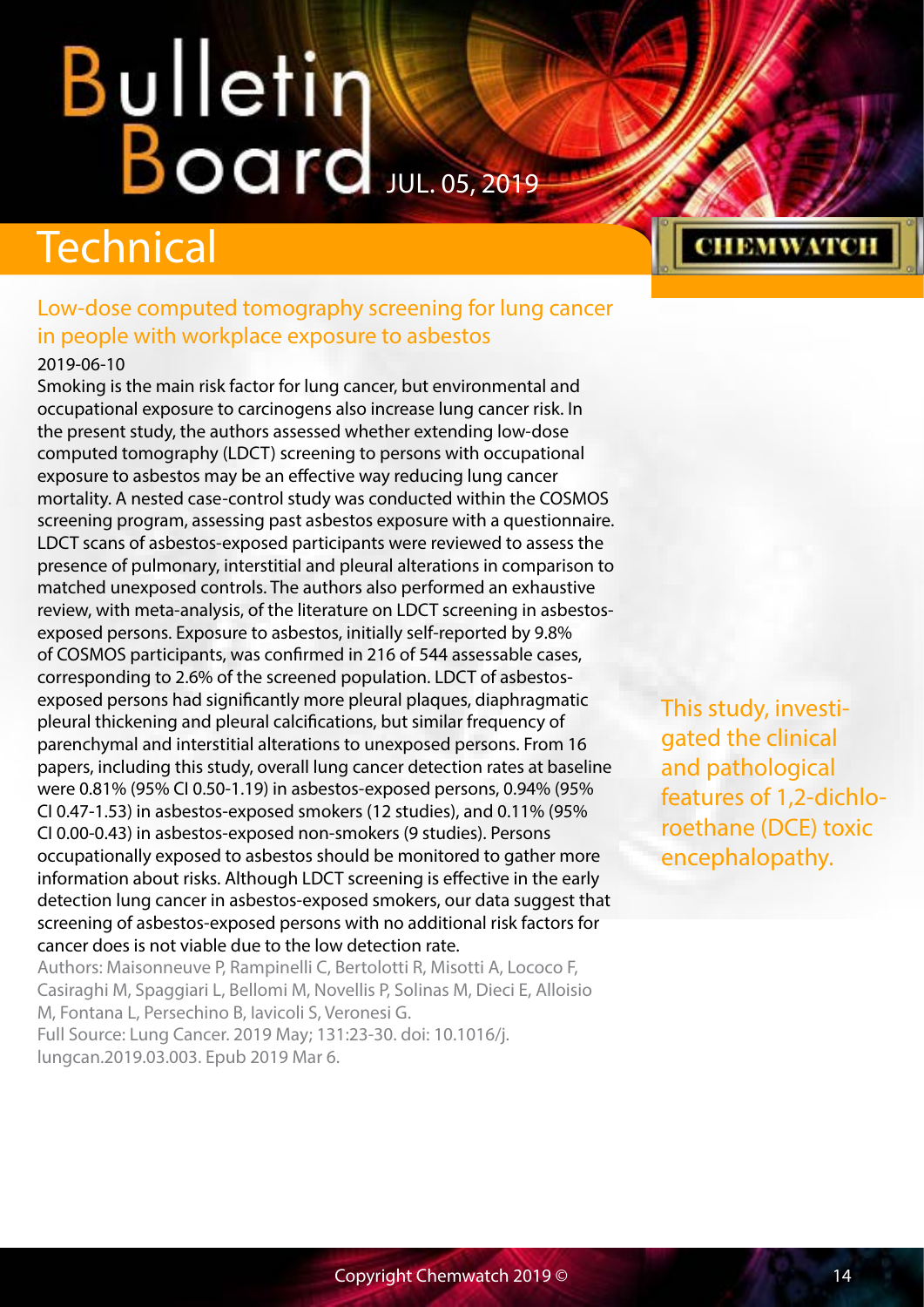## <span id="page-14-0"></span>**Technical**

## The clinical and pathological features of toxic encephalopathy caused by occupational 1,2-dichloroethane exposure

#### 2019-06-10

This study, investigated the clinical and pathological features of 1,2-dichloroethane (DCE) toxic encephalopathy. The cases of 4 patients who were admitted to Xiangya hospital between January 8, 2008 and November 8, 2012 with diagnoses of DCE toxic encephalopathy were examined. The authors recorded data on gender, age of onset, exposure time to DCE, symptom onset to admission interval, symptom onset to worst symptom experience interval, and clinical manifestations, as well as cranial magnetic resonance imaging (MRI) and brain biopsy pathology results. All 4 patients had a history of DCE exposure and presented with symptoms of intracranial hypertension. Cranial MRI revealed extensive brain edema throughout the subcortical white matter, the bilateral globus pallidus, and the cerebellar dentate nuclei. The brain biopsy confirmed severe cerebral edema, including peripherovascular oedema, with swelling of various cell types, with extensive glial cell necrosis. After treatment with steroids and mannitol (3-10 weeks), all 4 patients recovered, partially or completely. Severe brain oedema and extensive glial cell necrosis were the main pathological features observed in the present cases, with a likely aetiology of DCE toxicity. Early, prompt, and long-term treatment with dehydrating agents and glucocorticoids was an effective treatment for this condition.

Authors: Dang J, Chen J, Bi F, Tian F. Full Source: Medicine (Baltimore). 2019 Apr; 98(17):e15273. doi: 10.1097/ MD.0000000000015273.

## Zika virus in workers: Considerations for ongoing exposure prevention

#### 2019-06-10

Since at least 2015, a major Zika virus epidemic has impacted the Americas and the Caribbean. There is an ongoing risk of Aedes mosquito-borne transmission in more than 90 countries and territories worldwide. In these areas, as well as in places that are not experiencing active outbreaks, workers in a variety of jobs may be exposed to the virus. In addition to outdoor workers in places with ongoing, vector-borne transmission who may be exposed when bitten by Zika-infected mosquitoes, biomedical researchers studying the virus and health care workers and staff in clinical laboratories may encounter blood and infectious body fluids from

The industrial hygiene hierarchy of controls, including elimination and substitution, engineering controls, administrative controls, and safe work practices, and personal protective equipment, serves as a framework for infection prevention practices for at-risk workers discussed in this study.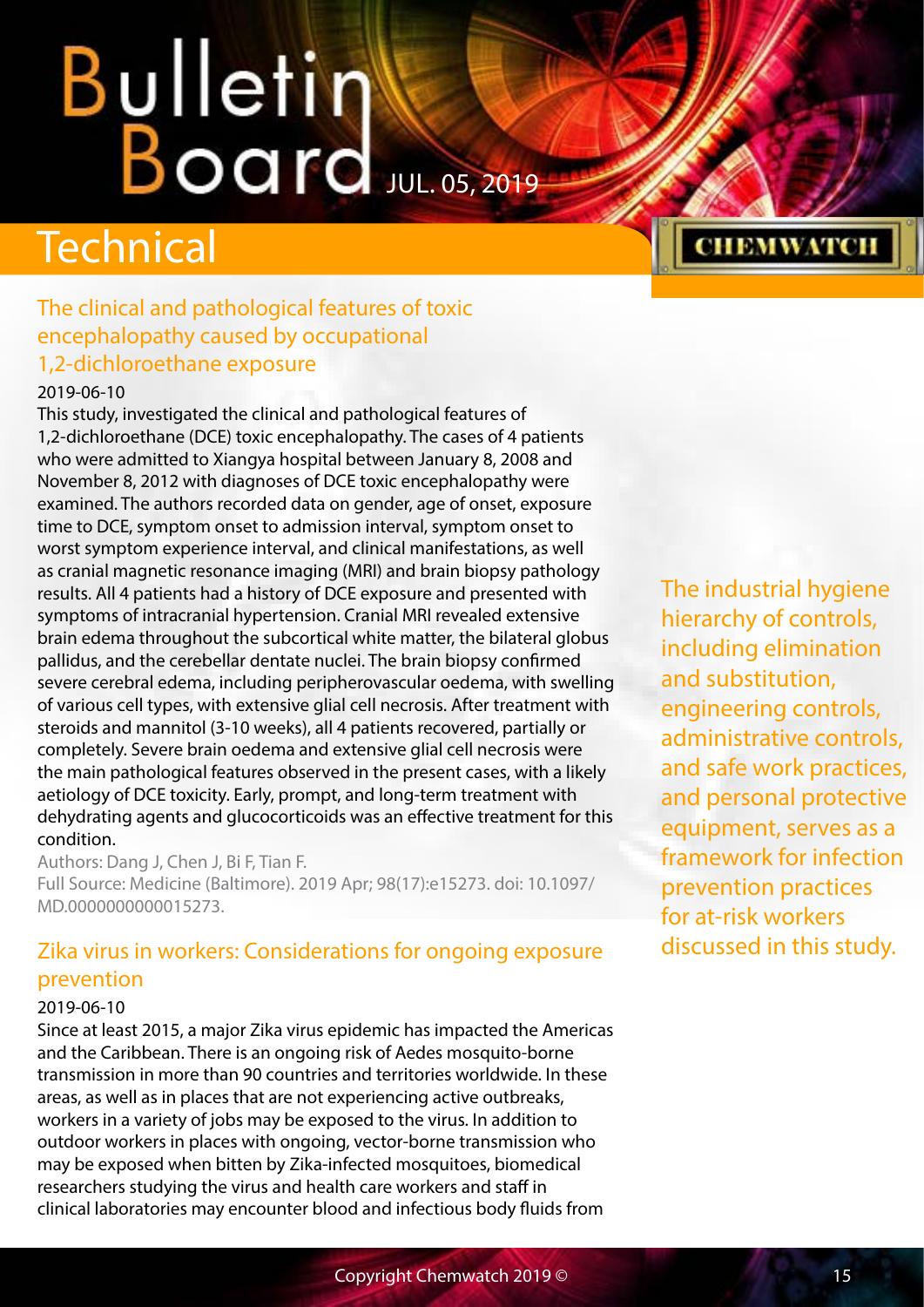## <span id="page-15-0"></span>**Technical**

infected individuals, including travellers from Zika virus-affected areas. Because of potentially serious health outcomes, including reproductive effects, sometimes associated with Zika, the Occupational Safety and Health Administration and National Institute for Occupational Safety and Health previously issued guidance to help US employers protect workers from exposure to the virus on the job. This commentary summarizes the details of these recommendations and explains their rationale, which is important to understand when adapting and implementing workplace controls to prevent occupational Zika virus exposures and infections at individual worksites. The industrial hygiene hierarchy of controls, including elimination and substitution, engineering controls, administrative controls, and safe work practices, and personal protective equipment, serves as a framework for infection prevention practices for at-risk workers discussed in this study.

Authors: Brown CK, Shugart JM. Full Source: American Journal of Industrial Medicine. 2019 Jun;62(6):455- 459. doi: 10.1002/ajim.22978. Epub 2019 Apr 26

## PUBLIC HEALTH RESEARCH

### Phthalate exposure increases subclinical atherosclerosis in young population

#### 2019-06-10

The link between phthalate exposure and the risk of subclinical atherosclerosis in young population remains unclear. This study investigated the association between phthalate exposure and subclinical atherosclerosis, in terms of carotid intima-media thickness (CIMT), in young population. From a nationwide mass urine screening for renal health, conducted in 1992-2000 among school children 6-18 years of age in Taiwan, we recruited 789 subjects to participate in the cardiovascular health examination in 2006-2008. Among them, 787 received measurements of 7 urinary phthalate metabolites and CIMT. Results showed both mean and maximal values of CIMT at all segments of carotid arteries significantly increased with the urinary mono-2-ethylhexyl phthalate (MEHP), ∑ di-(2-ethylhexyl) phthalate (DEHP), and mono-n-butyl phthalate (MnBP) in a dose-response relationship after adjustment for multiple linear regression models. Multivariate logistic regression analysis showed that higher quartiles of urinary concentrations of MEHP, ∑DEHP, and MnBP were associated with a higher risk of thicker CIMT. Compared to subjects with the lowest quartile (Q1) of urinary MEHP, the adjusted odds ratios (95% confidence interval) for thicker CIMT among subjects with

This study investigated the association between phthalate exposure and subclinical atherosclerosis, in terms of carotid intimamedia thickness (CIMT), in young population.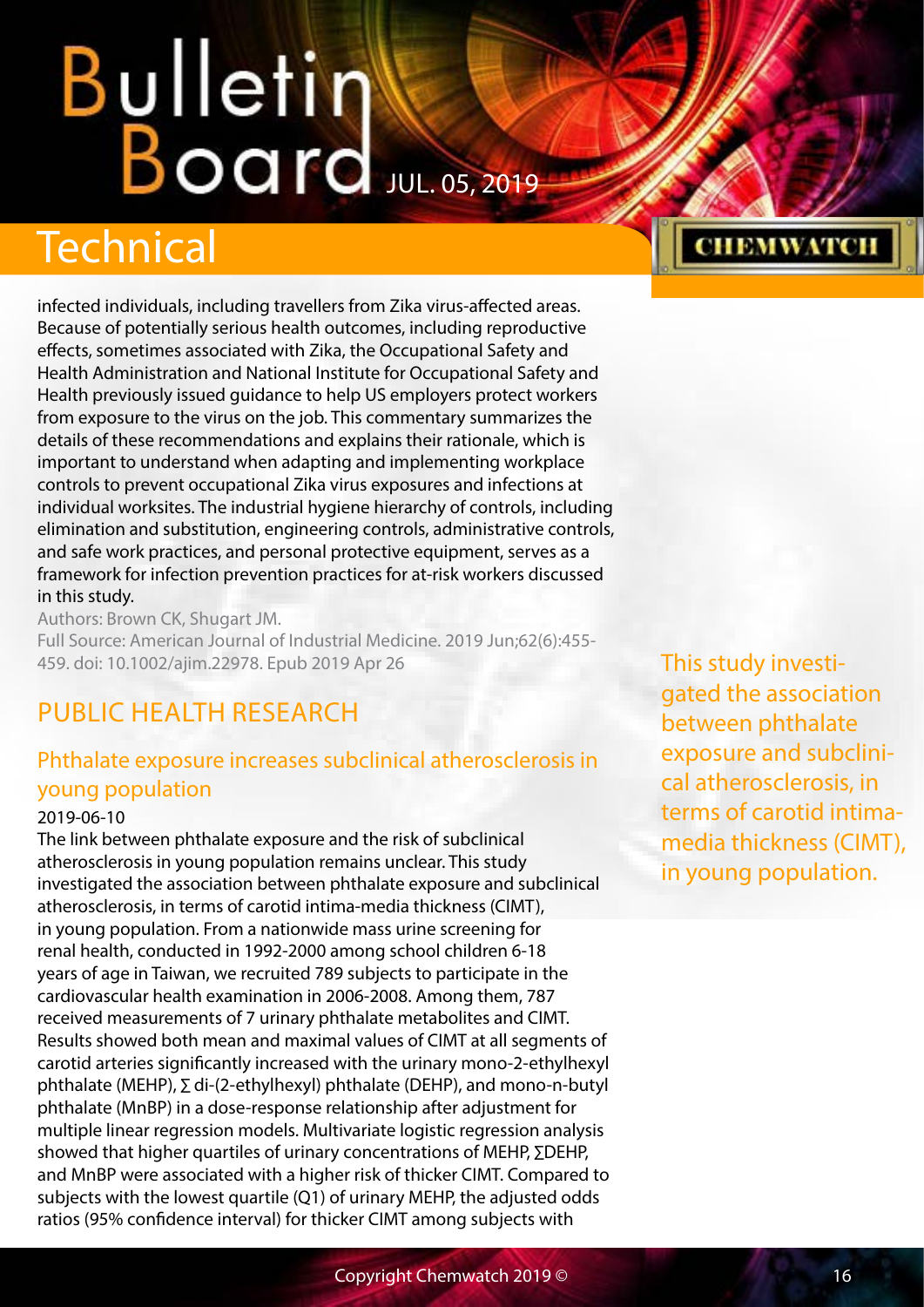## <span id="page-16-0"></span>Technical

higher urinary MEHP were 2.13 (1.18-3.84) at Q2, 4.02 (2.26-7.15) at Q3 and 7.39 (4.16-13.12) at the highest Q4. In conclusion, urinary phthalate metabolites of MEHP, ∑DEHP, and MnBP are strongly associated with CIMT in adolescents and young adults in Taiwan.

Authors: Su TC, Hwang JS, Torng PL, Wu C, Lin CY, Sung FC. Full Source: Environmental Pollution. 2019 Jul; 250:586-593. doi: 10.1016/j. envpol.2019.04.006. Epub 2019 Apr 8.

## Association of Exposure to Persistent Organic Pollutants With Mortality Risk: An Analysis of Data From the Prospective Investigation of Vasculature in Uppsala Seniors (PIVUS) Study

#### 2019-06-10

It has been suggested that persistent organic pollutants (POPs) are harmful to human health. This study investigated if POP levels in plasma are associated with future mortality. Cohort study using data from the population-based Prospective Investigation of the Vasculature in Uppsala Seniors (PIVUS) study, collected between May 2001 and June 2004 when participants reached age 70 years. Participants were followed up for 5 years after the first examination. Mortality was tracked from age 70 to 80 years. Data analysis was conducted in January and February 2018. Eighteen POPs identified by the Stockholm Convention, including polychlorinated biphenyls (PCBs), organochlorine pesticides, and a brominated flame retardant, were measured in plasma levels by gas chromatography-mass spectrometry. All-cause mortality. The study sample initially included 992 individuals (497 [50.1%] men) aged 70 years, who were examined between 2001 and 2004. At the second examination 5 years later, 814 individuals (82.1%; 412 [50.7%] women) completed follow-up. During a follow-up period of 10.0 years, 158 deaths occurred. When updated information on POP levels at ages 70 and 75 years was associated with all-cause mortality using Cox proportional hazard analyses, a significant association was found between hexachloro- through octa-chloro-substituted (highly chlorinated) PCBs and all-cause mortality (except PCB 194). The most significant association was observed for PCB 206 (hazard ratio [HR] for 1-SD higher natural logtransformed circulating PCB 206 levels, 1.55; 95% CI, 1.26-1.91; P<.001). Following adjustment for hypertension, diabetes, smoking, body mass index, and cardiovascular disease at baseline, most associations were no longer statistically significant, but PCBs 206, 189, 170, and 209 were still significantly associated with all-cause mortality (PCB 206: adjusted HR, 1.47; 95% CI, 1.19-1.81; PCB 189: adjusted HR, 1.29; 95% CI, 1.08-

This study investigated if POP levels in plasma are associated with future mortality.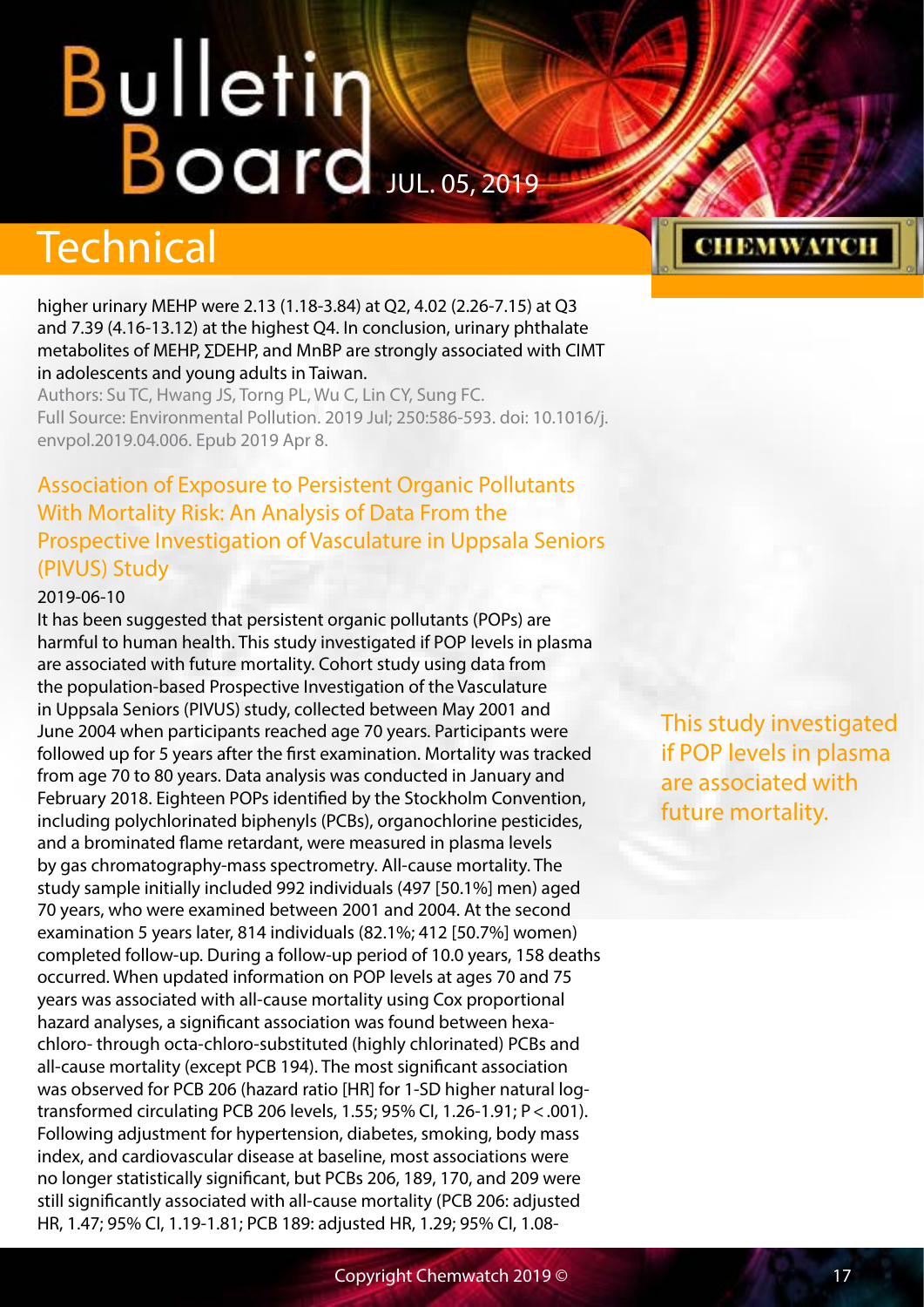# <span id="page-17-0"></span>Bulletin Water

## Technical

1.55; PCB 170: adjusted HR, 1.24; 95% CI, 1.02-1.52; PCB 209: adjusted HR, 1.29; 95% CI, 1.04-1.60). In a secondary analysis, these associations were mainly because of death from cardiovascular diseases rather than non-cardiovascular diseases. Three organochlorine pesticides, including dichlorodiphenyldichloroethylene, and the brominated flame retardant diphenyl ether 47 were also evaluated but did not show any significant associations with all-cause mortality. Higher levels of highly chlorinated PCBs were associated with an increased mortality risk, especially from cardiovascular diseases. These results suggest that public health actions should be undertaken to minimise exposure to highly chlorinated PCBs. Authors: Lind PM, Salihovic S, Stubleski J, Kärrman A, Lind L.

Full Source: JAMA Network Open. 2019 Apr 5;2(4):e193070. doi: 10.1001/ jamanetworkopen.2019.3070.

### Serum carbohydrate antigen 125 levels and incident risk of type 2 diabetes mellitus in middle-aged and elderly Chinese population: The Dongfeng-Tongji cohort study 2019-06-10

The aim of this study was to investigate the association between serum carbohydrate antigen 125 concentrations and incident type 2 diabetes mellitus risk in a prospective cohort. The authors included 18,983 eligible participants aged 63.1years derived from the Dongfeng-Tongji cohort at baseline from September 2008 to June 2010, and they were followed until October 2013. Cox proportional-hazards models were used to estimate the hazard ratios and 95% confidence interval of type 2 diabetes mellitus incidence in relation to carbohydrate antigen 125 concentrations. In all, 1594 incident cases of type 2 diabetes mellitus were observed after a median follow-up of 4.6years. Carbohydrate antigen 125 concentrations were categorised into four groups according to the quartiles of distribution: <1.1, 1.1-5.6, 5.6-10.0 and  $10$ U/mL. Compared with participants in the lowest quartile, the hazard ratio (95% confidence interval) of type 2 diabetes mellitus was 0.97 (0.81-1.15), 1.23 (1.05-1.45) and 1.48 (1.27-1.74) for quartile 2-quartile 4 of carbohydrate antigen 125 concentrations after adjustment for potential confounders (p for trend<0.001). With per-standard deviation increase in carbohydrate antigen 125 levels, the hazard ratio of type 2 diabetes mellitus increased 12% (95% confidence interval, 8-16). Findings from this study indicated that serum carbohydrate antigen 125 concentrations were positively

The aim of this study was to investigate the association between serum carbohydrate antigen 125 concentrations and incident type 2 diabetes mellitus risk in a prospective cohort.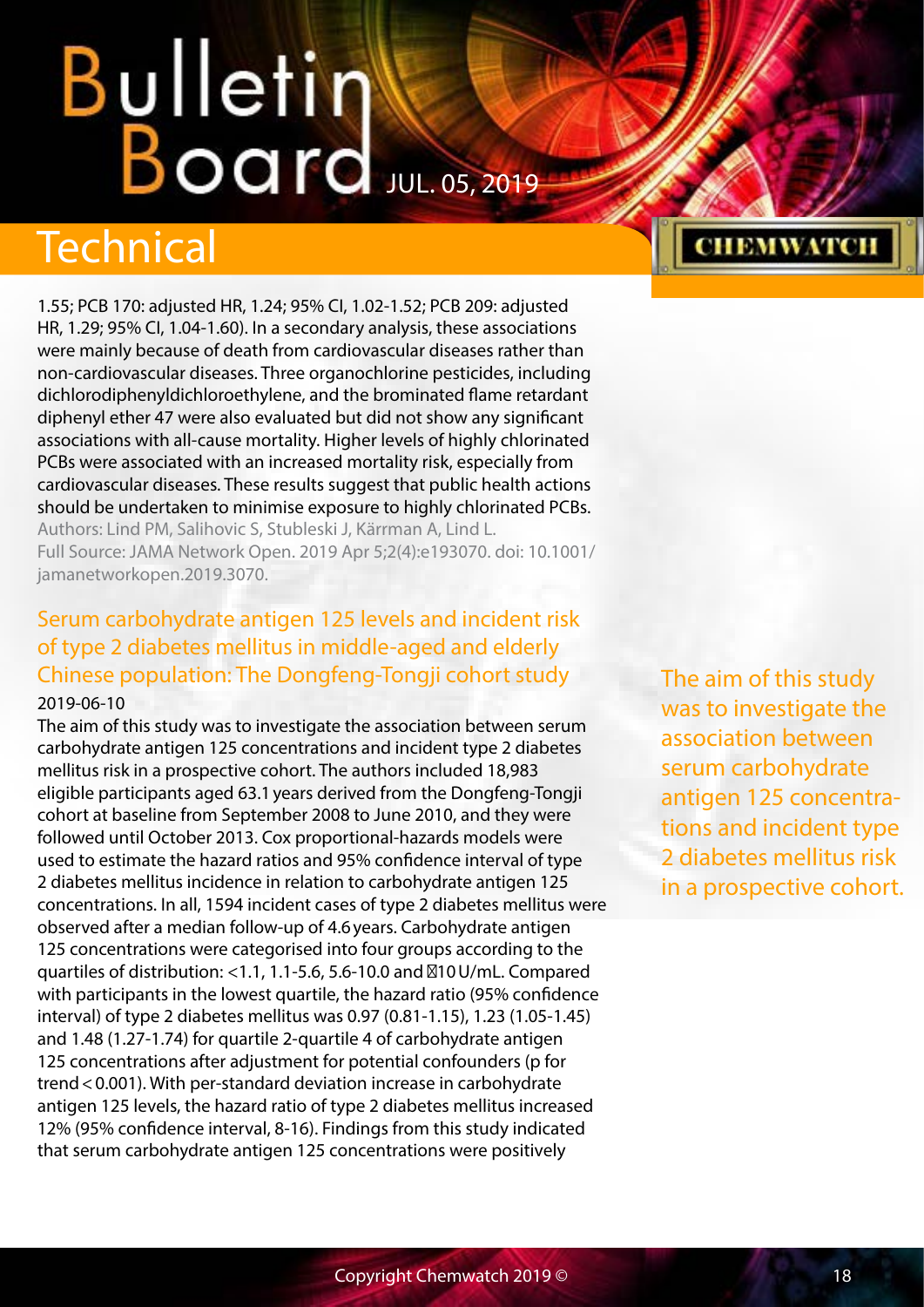## <span id="page-18-0"></span>**Technical**

#### correlated with incident type 2 diabetes mellitus risk among a middleaged and elderly Chinese population.

Authors: Yu C, Lei Q, Wang J, Han X, Wang F, Yuan J, Yao P, Wei S, Wang Y, Liang Y, Zhang X, Guo H, Yang H, He M.

Full Source: Diabetes and Vascular Disease Research. 2019 Apr 26:1479164119843095. doi: 10.1177/1479164119843095. [Epub ahead of print]

## Use of toxicant sensitivity distributions (TSD) for development of exposure guidelines for risk to human health from benzene

#### 2019-06-10

This technique for setting guideline values differs from that currently used by regulatory agencies throughout the world. Data for benzene were evaluated from epidemiological studies on human populations (29 studies). Exposure durations were evaluated in terms of Long-Term Exposure (LTE) and Lifetime Exposure. All data was reported as Lowest Observed Adverse Effect Levels (LOAEL) and converted into exposure doses using Average Daily Dose (ADD) and Lifetime Average Daily Dose (LADD). These values were plotted as a Toxicant Sensitivity Distribution (TSD) which was the cumulative probability of LOAEL-ADD and LOAEL-LADD. From the TSD plots, linear regression equations gave correlation coefficients (R2) ranging from 0.69 to 0.97 indicating normal distributions. Guideline Values (GVs) for LTE (8hr/day) and Lifetime (24hr/70yrs) exposure to benzene were calculated using data from human epidemiological studies as 5% level of cumulative probability (CP) of LOAEL-ADD and LOAEL-LADD from the cumulative probability distributions (CPD). The derived guideline values from the human epidemiological studies were 92 μg/kg/day for LTE and 3.4 μg/kg/day for lifetime exposure. GV for LTE is appropriate for occupational exposure and GV derived for lifetime exposure appropriate for the general population. The guideline value for occupational exposure limit was below all the guideline values developed by regulatory agencies. But the general population guideline is within the range of values formulated by European Union, ATSDR, EPAQS, USEPA and OEHHA for air quality for the general population. This is an alternative method which eliminates the application of safety factors and other sources of errors in deriving guideline values for benzene.

Authors: Edokpolo B, Yu QJ, Connell D.

Full Source: Environmental Pollution. 2019 Jul; 250:386-396. doi: 10.1016/j. envpol.2019.04.001. Epub 2019 Apr 10.

This technique for setting guideline values differs from that currently used by regulatory agencies throughout the world.